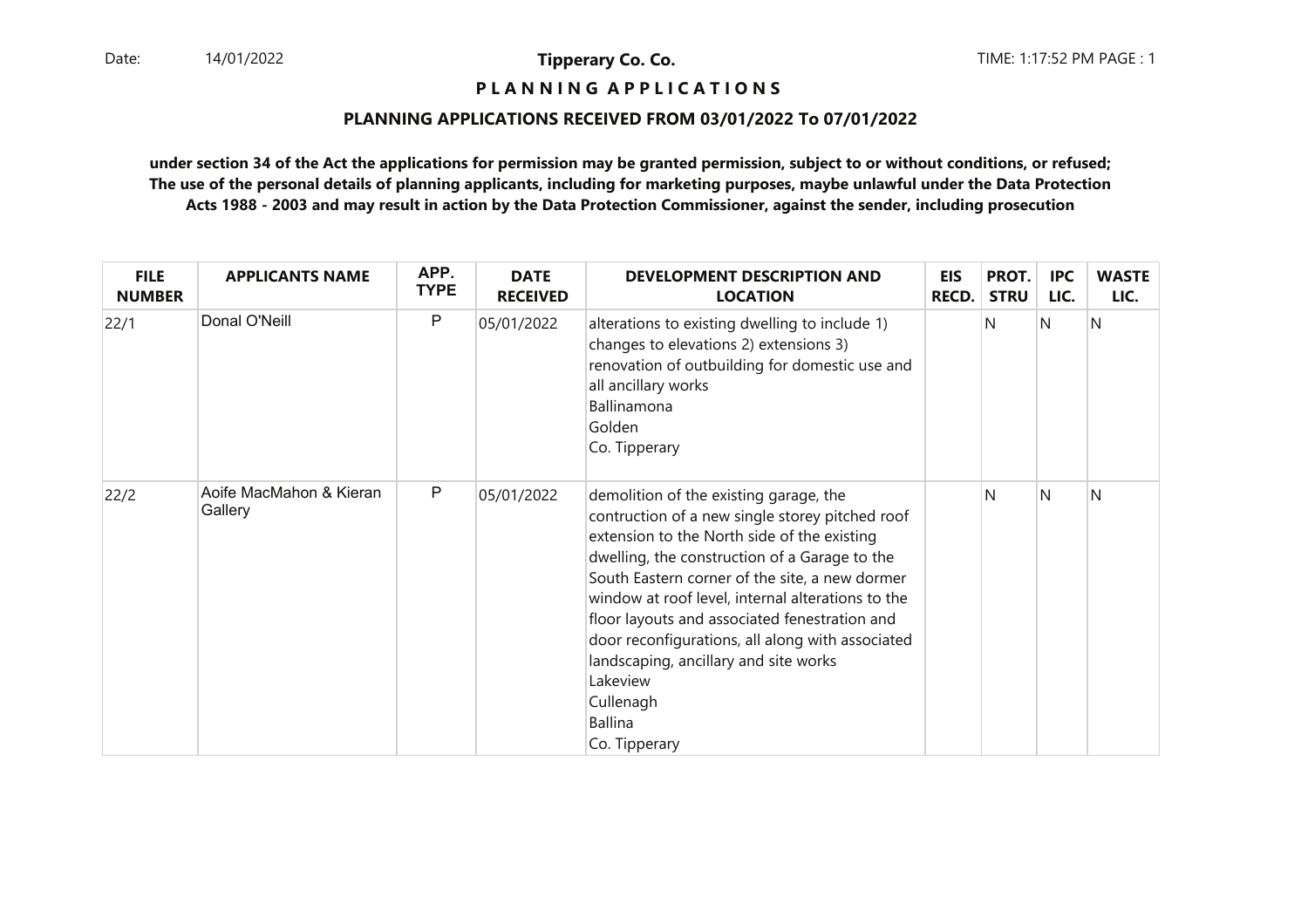## **P L A N N I N G A P P L I C A T I O N S**

## **PLANNING APPLICATIONS RECEIVED FROM 03/01/2022 To 07/01/2022**

| <b>FILE</b><br><b>NUMBER</b> | <b>APPLICANTS NAME</b> | APP.<br><b>TYPE</b> | <b>DATE</b><br><b>RECEIVED</b> | <b>DEVELOPMENT DESCRIPTION AND</b><br><b>LOCATION</b>                                                                                                                        | <b>EIS</b><br><b>RECD.</b> | PROT.<br><b>STRU</b> | <b>IPC</b><br>LIC. | <b>WASTE</b><br>LIC. |
|------------------------------|------------------------|---------------------|--------------------------------|------------------------------------------------------------------------------------------------------------------------------------------------------------------------------|----------------------------|----------------------|--------------------|----------------------|
| 22/3                         | Laura Leenane          | $\circ$             | 06/01/2022                     | a dormer type dwelling house, entrance, on site<br>waste water treatment system, percolation area<br>and all associated site works<br>Ballinderry<br>Nenagh<br>Co. Tipperary |                            | N                    | <sup>N</sup>       | N                    |
| 22/4                         | Sarah Leenane          | $\circ$             | 06/01/2022                     | a dormer type dwelling house, entrance, on site<br>waste water treatment system, percolation area<br>and all associated site works<br>Ballinderry<br>Nenagh<br>Co. Tipperary |                            | N                    | <sup>N</sup>       | N                    |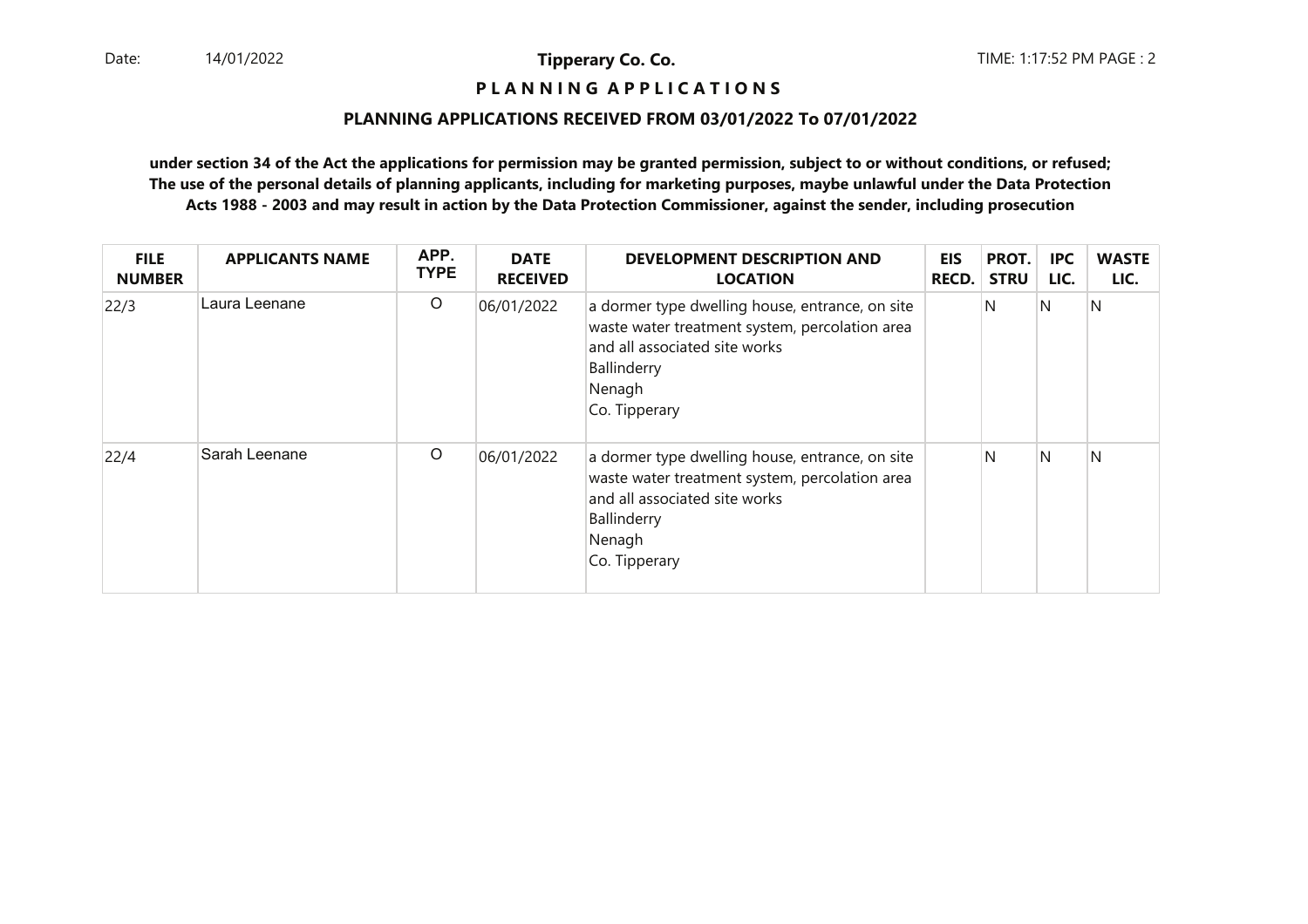**P L A N N I N G A P P L I C A T I O N S** 

## **PLANNING APPLICATIONS RECEIVED FROM 03/01/2022 To 07/01/2022**

| <b>FILE</b><br><b>NUMBER</b> | <b>APPLICANTS NAME</b> | APP.<br><b>TYPE</b> | <b>DATE</b><br><b>RECEIVED</b> | <b>DEVELOPMENT DESCRIPTION AND</b><br><b>LOCATION</b>                                                                                                                                                                                                                                                                                                                                                                                                                                                                                                                                                                                                                                                                                                          | <b>EIS</b><br><b>RECD.</b> | PROT.<br><b>STRU</b> | <b>IPC</b><br>LIC. | <b>WASTE</b><br>LIC. |
|------------------------------|------------------------|---------------------|--------------------------------|----------------------------------------------------------------------------------------------------------------------------------------------------------------------------------------------------------------------------------------------------------------------------------------------------------------------------------------------------------------------------------------------------------------------------------------------------------------------------------------------------------------------------------------------------------------------------------------------------------------------------------------------------------------------------------------------------------------------------------------------------------------|----------------------------|----------------------|--------------------|----------------------|
| 22/5                         | Thomas Duggan          | P                   | 06/01/2022                     | (a) Demolition of existing building, construction<br>of a new two-storey building to accommodate 8<br>no. self-contained apartments, and connection<br>to public services, (b) Alterations to provision of<br>external works including car and bicycle parking,<br>refuse storage area, hard and soft landscaping<br>and public amenity areas as previously granted<br>under planning reference no. 18600038, (c) All<br>associated site boundary and site development<br>works and to the rear of St. Joseph's Convent of<br>Mercy, Main Street, Carrick-on-Suir, Co.<br>Tipperary E32 DX79, a Protected Structure - ref<br>no. 1.24 in the Carrick-on-Suir Town<br>Development Plan 2013<br><b>Barrack Lane</b><br>Carrick-on-Suir<br>Co. Tipperary E32 RX73 |                            | Υ                    | $\mathsf{N}$       | N                    |
| 22/6                         | J and L Grubb Limited  | P                   | 07/01/2022                     | fitting photo voltaic cells on the roof of cheese<br>factory. The proposed development is within<br>the curtilage of a prptected structure Ref S075<br>Beechmount<br>Fethard<br>Co. Tipperary                                                                                                                                                                                                                                                                                                                                                                                                                                                                                                                                                                  |                            | γ                    | N                  | N                    |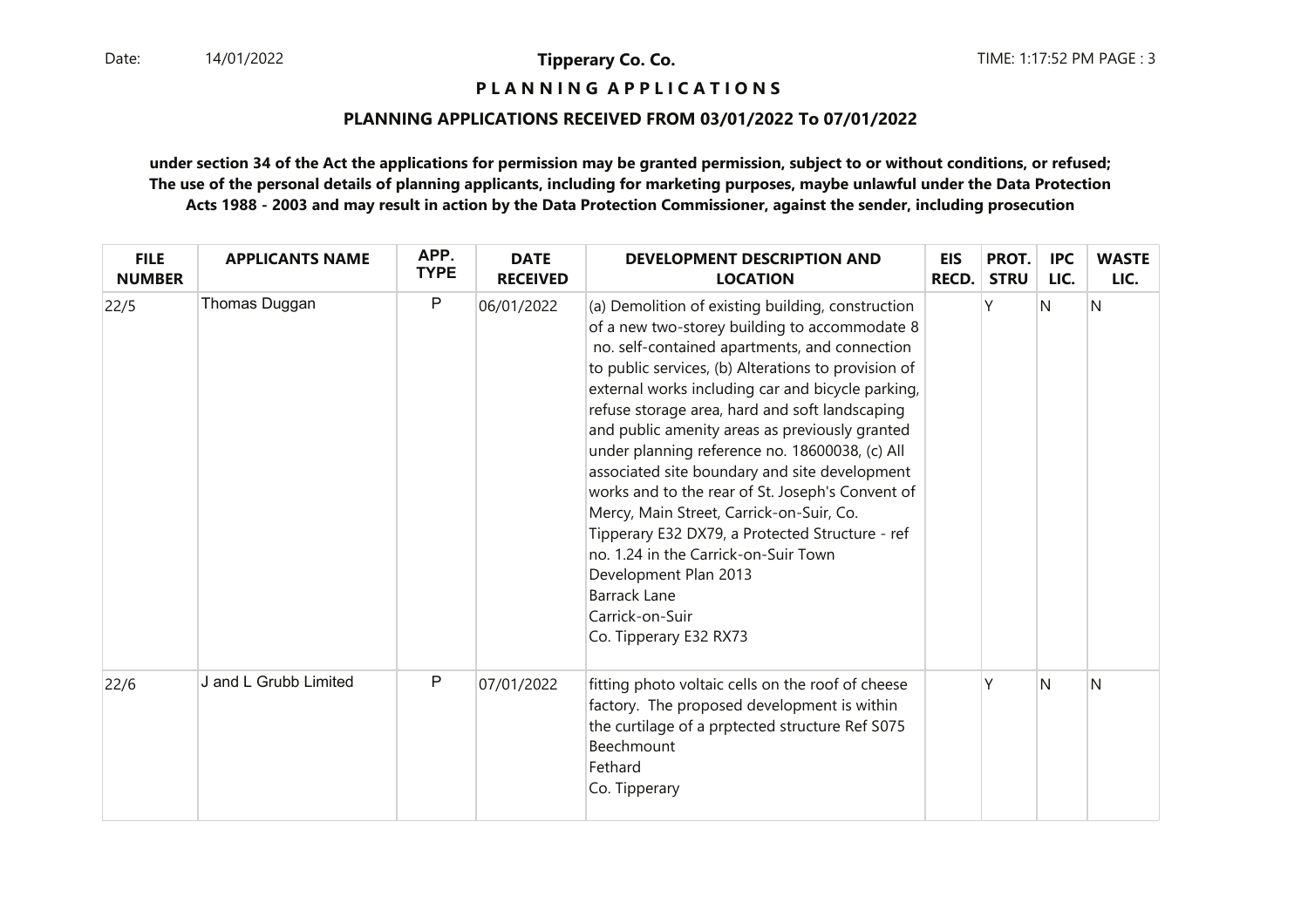**P L A N N I N G A P P L I C A T I O N S** 

## **PLANNING APPLICATIONS RECEIVED FROM 03/01/2022 To 07/01/2022**

| <b>FILE</b><br><b>NUMBER</b> | <b>APPLICANTS NAME</b> | APP.<br><b>TYPE</b> | <b>DATE</b><br><b>RECEIVED</b> | <b>DEVELOPMENT DESCRIPTION AND</b><br><b>LOCATION</b>                                                                                                                                                                                                                                                                                                                                  | <b>EIS</b><br><b>RECD.</b> | PROT.<br><b>STRU</b> | <b>IPC</b><br>LIC. | <b>WASTE</b><br>LIC. |
|------------------------------|------------------------|---------------------|--------------------------------|----------------------------------------------------------------------------------------------------------------------------------------------------------------------------------------------------------------------------------------------------------------------------------------------------------------------------------------------------------------------------------------|----------------------------|----------------------|--------------------|----------------------|
| 22/7                         | Paul Wright            | $\mathsf{R}$        | 07/01/2022                     | of ground floor extension to an existing<br>detached residence and a storage shed in the<br>rear garden and Permission for Photovoltaic<br>Solar Panels on front roof and the extension<br>roof and an awning between the main house<br>and garage<br>44 The Brook<br><b>Ballina</b><br>Co. Tipperary V94 X8F1                                                                         |                            | N                    | N                  | N                    |
| 22/60001                     | <b>Thomas Carbery</b>  | $\mathsf{R}$        | 05/01/2022                     | I, Thomas Carbery wish to apply to Tipperary<br>County Council for Retention Planning<br>Permission to Retain Indefinitely my existing<br>Single Storey Timber Dwelling Unit and for<br>Planning Permission for the installation of a new<br>On-Site Septic Tank and Percolation Area and all<br><b>Associated Site Works</b><br>Figlash<br>Carrick On Suir<br>Co.Tipperary<br>E32CF76 |                            | N                    | N                  | N                    |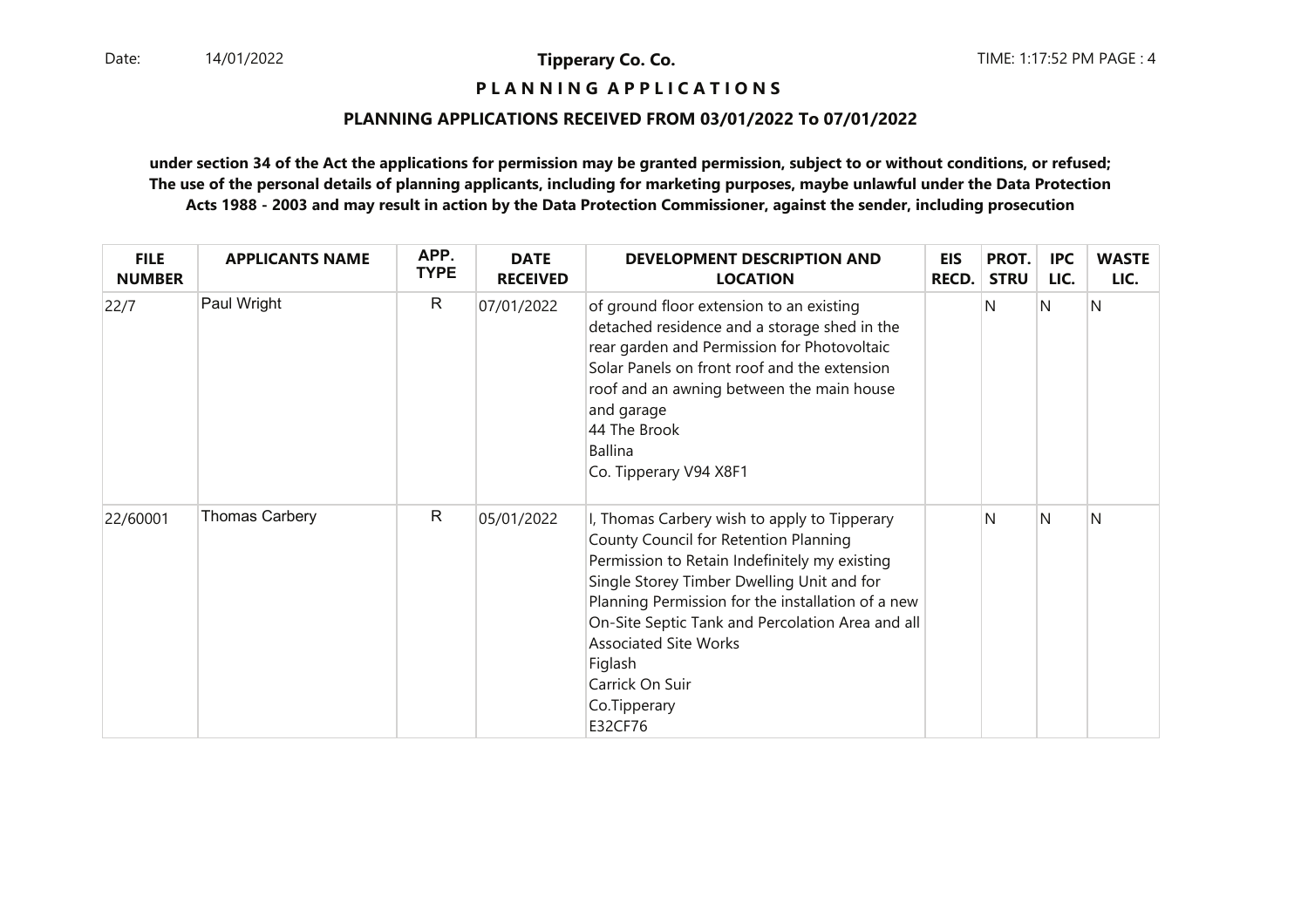**P L A N N I N G A P P L I C A T I O N S** 

## **PLANNING APPLICATIONS RECEIVED FROM 03/01/2022 To 07/01/2022**

| <b>FILE</b><br><b>NUMBER</b> | <b>APPLICANTS NAME</b>    | APP.<br><b>TYPE</b> | <b>DATE</b><br><b>RECEIVED</b> | <b>DEVELOPMENT DESCRIPTION AND</b><br><b>LOCATION</b>                                                                                                                                                                                                                                                                                                                                                | <b>EIS</b><br><b>RECD.</b> | PROT.<br><b>STRU</b> | IPC<br>LIC. | <b>WASTE</b><br>LIC. |
|------------------------------|---------------------------|---------------------|--------------------------------|------------------------------------------------------------------------------------------------------------------------------------------------------------------------------------------------------------------------------------------------------------------------------------------------------------------------------------------------------------------------------------------------------|----------------------------|----------------------|-------------|----------------------|
| 22/60002                     | DS Myers Construction Ltd | $\mathsf{P}$        | 06/01/2022                     | Construction of 5 no. dwellings in 2 no. 2 storey<br>buildings, removal of existing entrance,<br>construction of a new vehicular and pedestrian<br>entrance, new access roadway and shared open<br>space areas, connection to public services,<br>carparking and associated site development and<br>site boundary works.<br>Love Lane<br>Cashel Road, Burgagery Lands West<br>Clonmel, Co. Tipperary |                            | N                    | IN.         | N                    |
| 22/60003                     | Jack Doyle                | P                   | 06/01/2022                     | a) develop a two-storey sustainable dwelling, b)<br>install a septic tank and percolation area, c)<br>extend existing driveway to facilitate proposed<br>development, d) share a roadside entrance and<br>all associated site works<br>Glenbane Lower<br>Holycross<br>Co. Tipperary                                                                                                                  |                            | N                    | N           | Ν                    |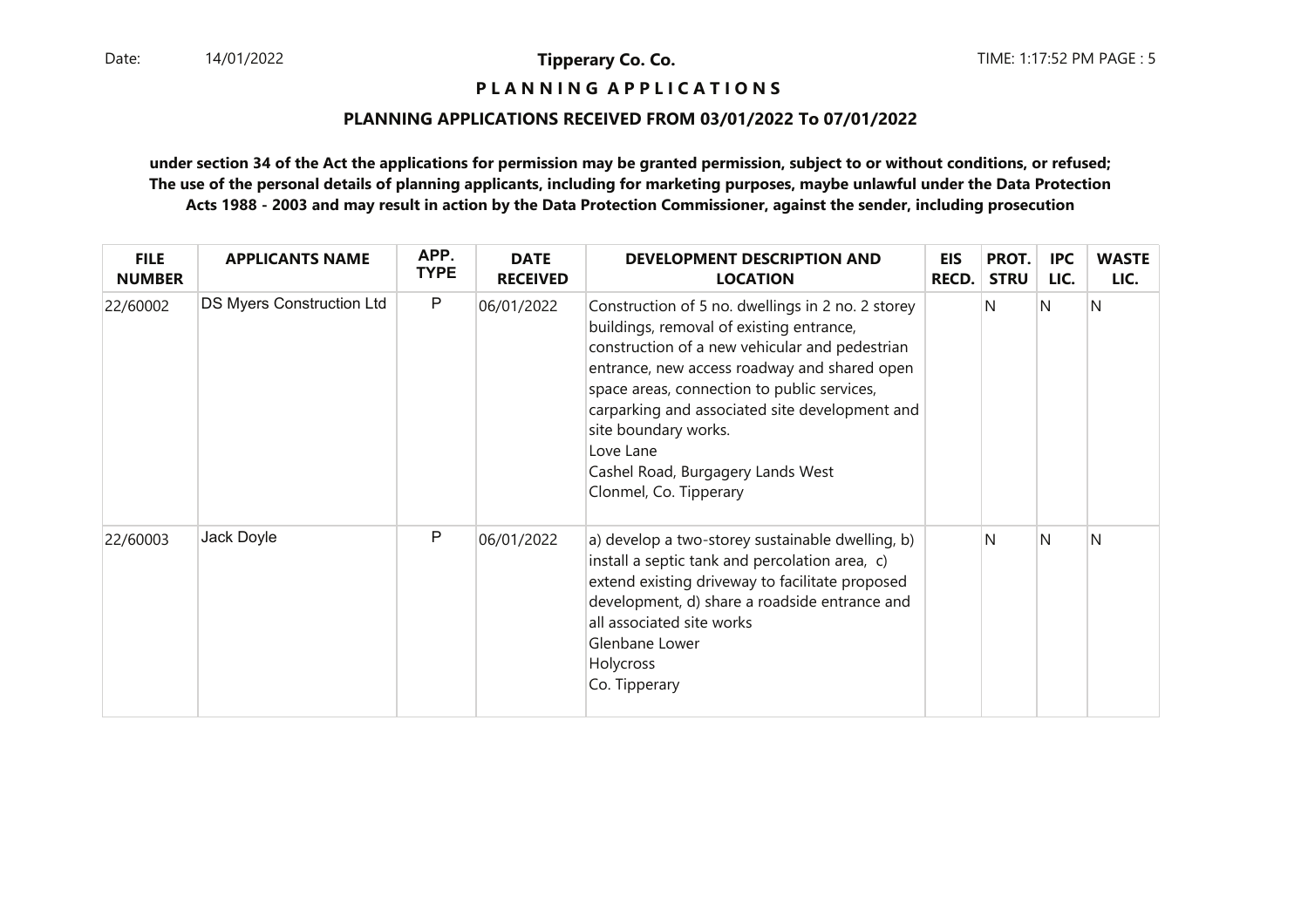**P L A N N I N G A P P L I C A T I O N S** 

## **PLANNING APPLICATIONS RECEIVED FROM 03/01/2022 To 07/01/2022**

**under section 34 of the Act the applications for permission may be granted permission, subject to or without conditions, or refused; The use of the personal details of planning applicants, including for marketing purposes, maybe unlawful under the Data ProtectionActs 1988 - 2003 and may result in action by the Data Protection Commissioner, against the sender, including prosecution**

| <b>FILE</b>   | <b>APPLICANTS NAME</b> | APP.        | <b>DATE</b>     | DEVELOPMENT DESCRIPTION AND                                                                                                                                                                                                                                                                                                                                                                                                                                                                                                                                                       | <b>EIS</b>   | PROT.       | <b>IPC</b> | <b>WASTE</b> |
|---------------|------------------------|-------------|-----------------|-----------------------------------------------------------------------------------------------------------------------------------------------------------------------------------------------------------------------------------------------------------------------------------------------------------------------------------------------------------------------------------------------------------------------------------------------------------------------------------------------------------------------------------------------------------------------------------|--------------|-------------|------------|--------------|
| <b>NUMBER</b> |                        | <b>TYPE</b> | <b>RECEIVED</b> | <b>LOCATION</b>                                                                                                                                                                                                                                                                                                                                                                                                                                                                                                                                                                   | <b>RECD.</b> | <b>STRU</b> | LIC.       | LIC.         |
| 22/60004      | Anthony J O'Mahoney    | R           | 07/01/2022      | Retention Permission for the following:<br>Removal of window from west elevation of<br>house and insertion of window in east elevation;<br>Insertion of roof window in west facing roof<br>slope;<br>Construction of detached garage;<br>Construction of boiler shed and oil tank;<br>Erection of timber play house;<br>Relocation of septic tank from location shown<br>on drawings associated with planning ref.<br>P.3.3251 and provision of puraflo treatment<br>units;<br>and all associated site and ancillary works.<br>Roseboro<br>Tipperary<br>Co. Tipperary<br>E34 X257 |              | N           | N          | N            |

**11Total:**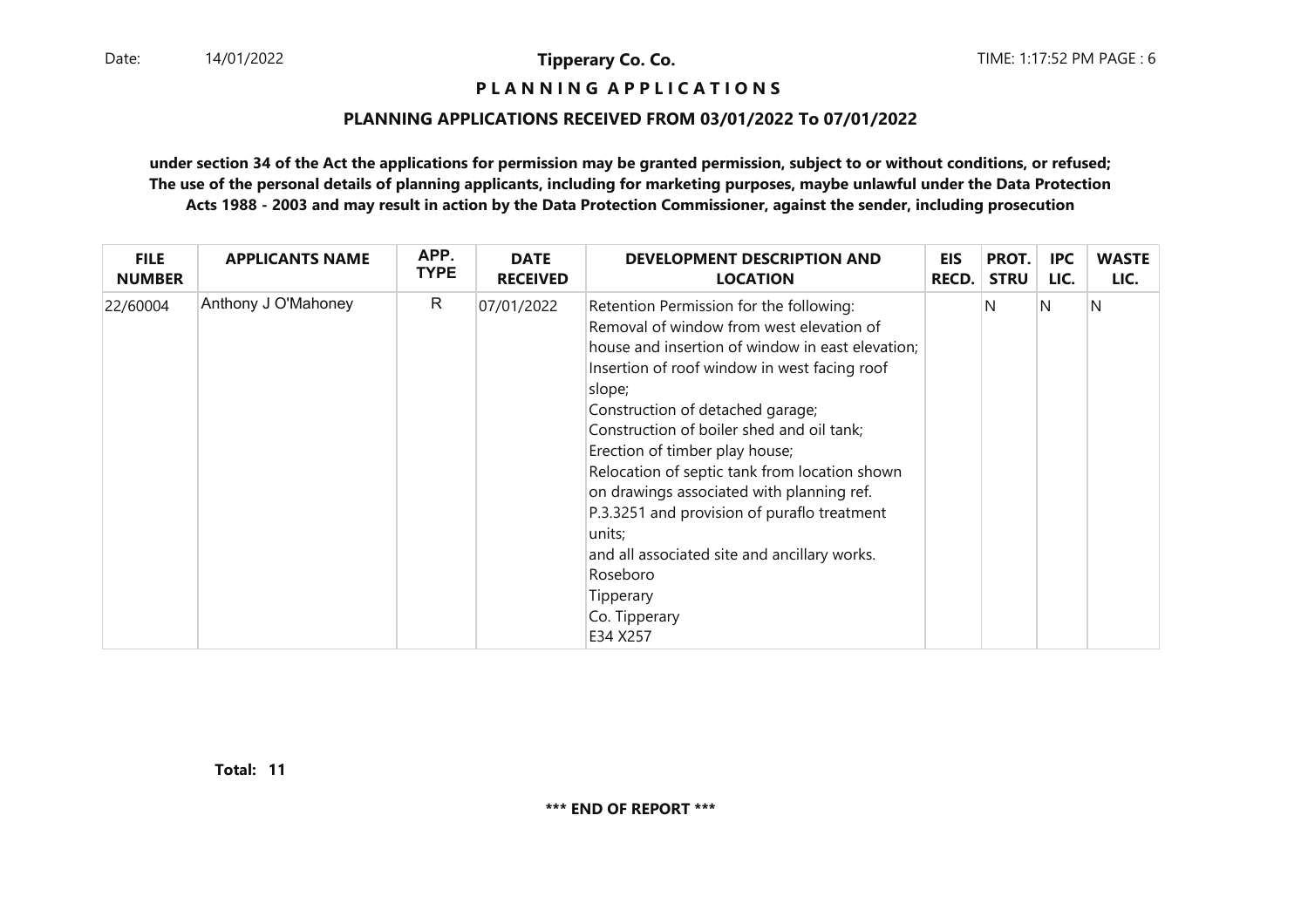# **P L A N N I N G A P P L I C A T I O N S**

## **PLANNING APPLICATIONS GRANTED FROM 03/01/2022 To 07/01/2022**

**in deciding a planning application the planning authority, in accordance with section 34(3) of the Act, has had regard to submissionsor observations recieved in accordance with these Regulations;**

| <b>FILE</b>   | <b>APPLICANTS NAME</b>     | APP.        | <b>DATE</b>     | <b>DEVELOPMENT DESCRIPTION</b>                                                                                                                                                                                                                                                                                                                                                                                                                                                                                                                                                                                                                                                                                                                                                                                                                                                                                                                                                                                                                                          | <b>M.O.</b> | <b>M.O.</b>   |
|---------------|----------------------------|-------------|-----------------|-------------------------------------------------------------------------------------------------------------------------------------------------------------------------------------------------------------------------------------------------------------------------------------------------------------------------------------------------------------------------------------------------------------------------------------------------------------------------------------------------------------------------------------------------------------------------------------------------------------------------------------------------------------------------------------------------------------------------------------------------------------------------------------------------------------------------------------------------------------------------------------------------------------------------------------------------------------------------------------------------------------------------------------------------------------------------|-------------|---------------|
| <b>NUMBER</b> |                            | <b>TYPE</b> | <b>RECEIVED</b> | <b>AND LOCATION</b>                                                                                                                                                                                                                                                                                                                                                                                                                                                                                                                                                                                                                                                                                                                                                                                                                                                                                                                                                                                                                                                     | <b>DATE</b> | <b>NUMBER</b> |
| 21/654        | Newpark Properties Limited | $\mathsf P$ | 12/05/2021      | 20 no. 2 bed bungalows consisting of 2 no. $(6 04/01/2022)$<br>unit blocks) of 4 mid terrace & 2 end terrace<br>bungalows, 1 no. (5 unit blocks) of 3 mid<br>terrace & 2 end terrace bungalows, 1 no. (3<br>unit blocks) of 1 mid terrace & 2 end terrace<br>bungalows, proposed vehicular & pedestrian<br>access from Coleville Road. The existing<br>dwelling (former lodge building) on the site<br>is not protected, but is included on the<br>National Inventory of Architectural Heritage<br>(ref no. 22118015), and will be retained for<br>residential use with necessary conservation<br>repairs undertaken. Site access road and<br>associated footpaths & parking within the<br>site, including a new driveway and parking<br>for the existing dwelling, together with<br>proposed boundary treatments, landscaping,<br>bin stores, car parking, entrance signage,<br>drainage connections, and all associated site<br>development works. A Natura Impact<br>statement accompanies the application<br>Coleville Road<br>Clonmel<br>Co. Tipperary<br>E91 XR76 |             |               |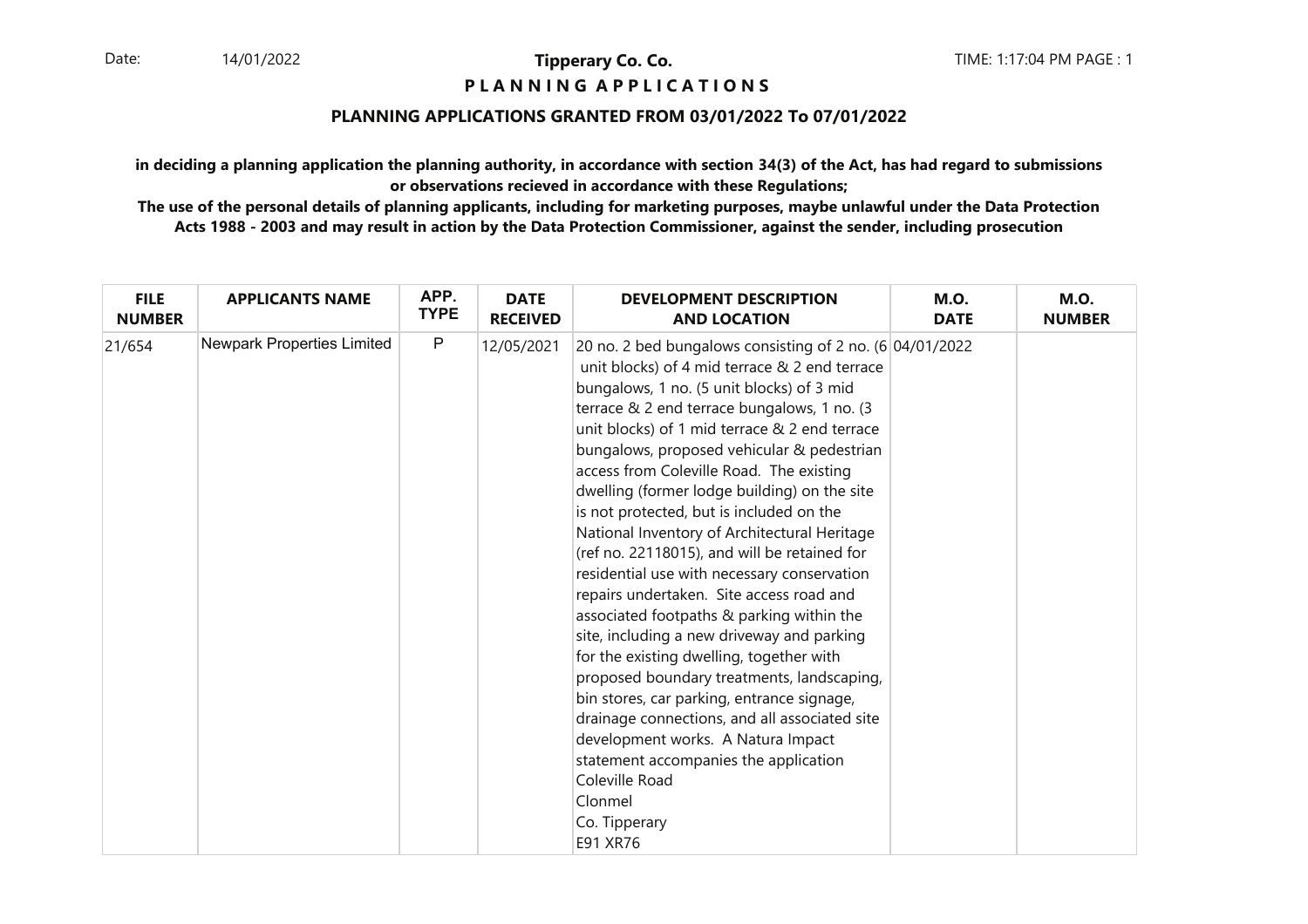# **P L A N N I N G A P P L I C A T I O N S**

## **PLANNING APPLICATIONS GRANTED FROM 03/01/2022 To 07/01/2022**

**in deciding a planning application the planning authority, in accordance with section 34(3) of the Act, has had regard to submissionsor observations recieved in accordance with these Regulations;**

| <b>FILE</b><br><b>NUMBER</b> | <b>APPLICANTS NAME</b> | APP.<br><b>TYPE</b> | <b>DATE</b><br><b>RECEIVED</b> | <b>DEVELOPMENT DESCRIPTION</b><br><b>AND LOCATION</b>                                                                                                                                                                                                                                                                                                                                                                                                                                                                                          | <b>M.O.</b><br><b>DATE</b> | <b>M.O.</b><br><b>NUMBER</b> |
|------------------------------|------------------------|---------------------|--------------------------------|------------------------------------------------------------------------------------------------------------------------------------------------------------------------------------------------------------------------------------------------------------------------------------------------------------------------------------------------------------------------------------------------------------------------------------------------------------------------------------------------------------------------------------------------|----------------------------|------------------------------|
| 21/726                       | <b>Martin Harty</b>    | P                   | 20/05/2021                     | 1) construction of 4 no detached two-storey<br>dwelling houses, 2) construction of 6 no.<br>semi-detached two-storey dwelling houses,<br>3) including connections to existing services<br>and 4) all associated works<br>Carrig Derg<br>Ballycommon<br>Nenagh, Co. Tipperary                                                                                                                                                                                                                                                                   | 07/01/2022                 |                              |
| 21/875                       | Denis Ryan             | P                   | 16/06/2021                     | a residential development consisting of an<br>internal roadway, footpaths, lighting and all<br>associated services for 6 no. serviced<br>residential sites each with its own<br>independent on site waste water treatment<br>system, the proposed includes for the use of<br>a previously constructed entrance which was<br>developed further to planning permission<br>05510502 and for permission to create<br>necessary sightlines at the entrance and to<br>carry out all associated works<br><b>Bouladuff</b><br>Thurles<br>Co. Tipperary | 05/01/2022                 |                              |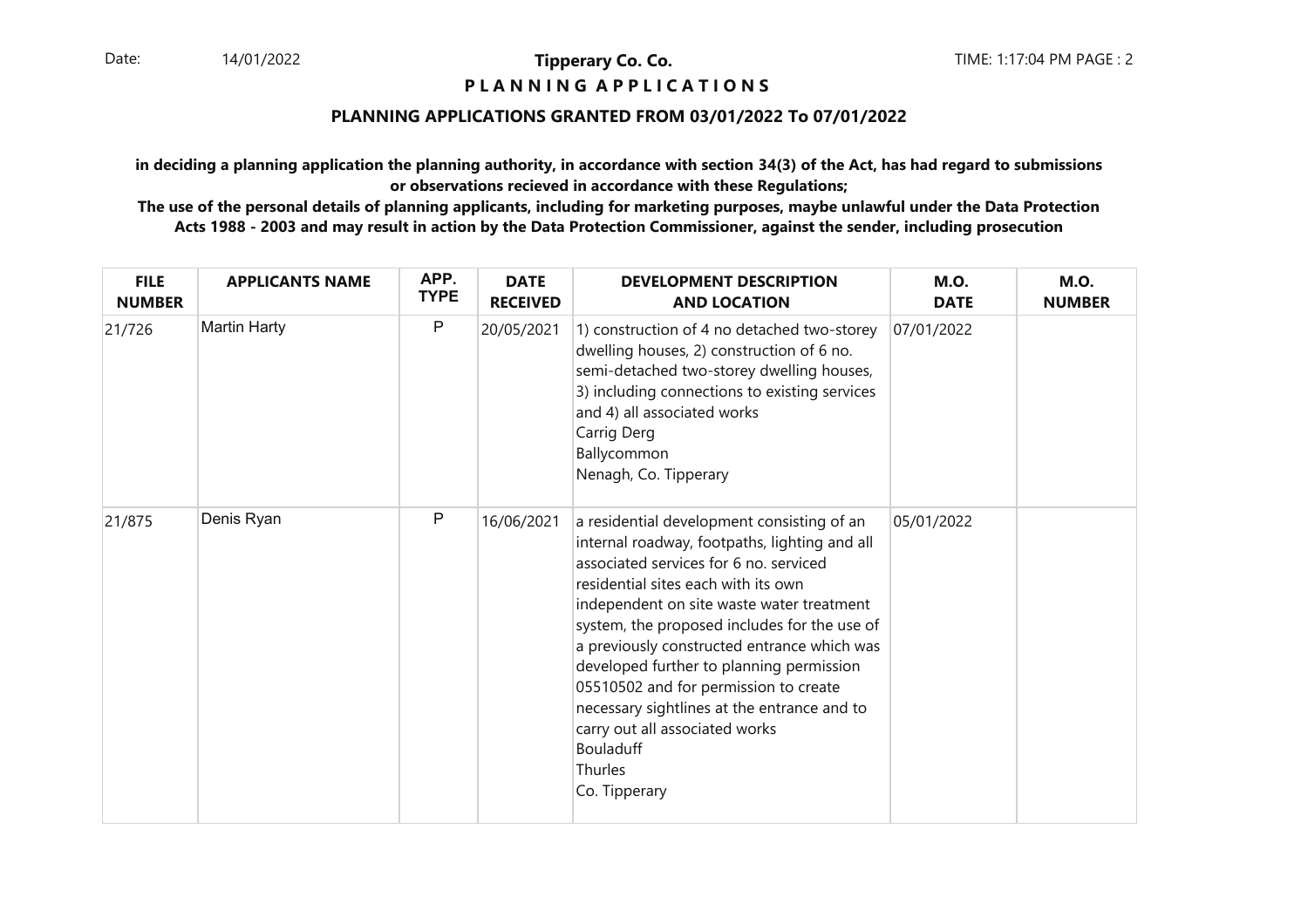## **P L A N N I N G A P P L I C A T I O N S**

## **PLANNING APPLICATIONS GRANTED FROM 03/01/2022 To 07/01/2022**

**in deciding a planning application the planning authority, in accordance with section 34(3) of the Act, has had regard to submissionsor observations recieved in accordance with these Regulations;**

| <b>FILE</b><br><b>NUMBER</b> | <b>APPLICANTS NAME</b> | APP.<br><b>TYPE</b> | <b>DATE</b><br><b>RECEIVED</b> | <b>DEVELOPMENT DESCRIPTION</b><br><b>AND LOCATION</b>                                                                                                                                                                                                                                                                                                                                                                   | <b>M.O.</b><br><b>DATE</b> | <b>M.O.</b><br><b>NUMBER</b> |
|------------------------------|------------------------|---------------------|--------------------------------|-------------------------------------------------------------------------------------------------------------------------------------------------------------------------------------------------------------------------------------------------------------------------------------------------------------------------------------------------------------------------------------------------------------------------|----------------------------|------------------------------|
| 21/943                       | Rev Thomas Flynn PP    | P                   | 30/06/2021                     | 2 no. two storey detached houses, vehicular<br>entrance and all associated site works on<br>sites no.1 and no. 2 parochial grounds<br>Coolnamuck Road<br>Carrickbeg<br>Carrick-on-Suir<br>Co. Tipperary                                                                                                                                                                                                                 | 05/01/2022                 |                              |
| 21/948                       | Mr Joseph Gilmartin    | P                   | 01/07/2021                     | construction of 1 three storey detached and<br>2 three storey semi-detached houses and<br>associated ancillary works, all finishes and<br>boundary treatment to match adjoining<br>properties, to include all associated works<br>with respect to roads, footpaths, additional<br>carpark spaces, water services, attenuation<br>and other utilities<br>19, 20 and 21 The Mews<br>Millersbrook<br>Nenagh, Co. Tipperary | 05/01/2022                 |                              |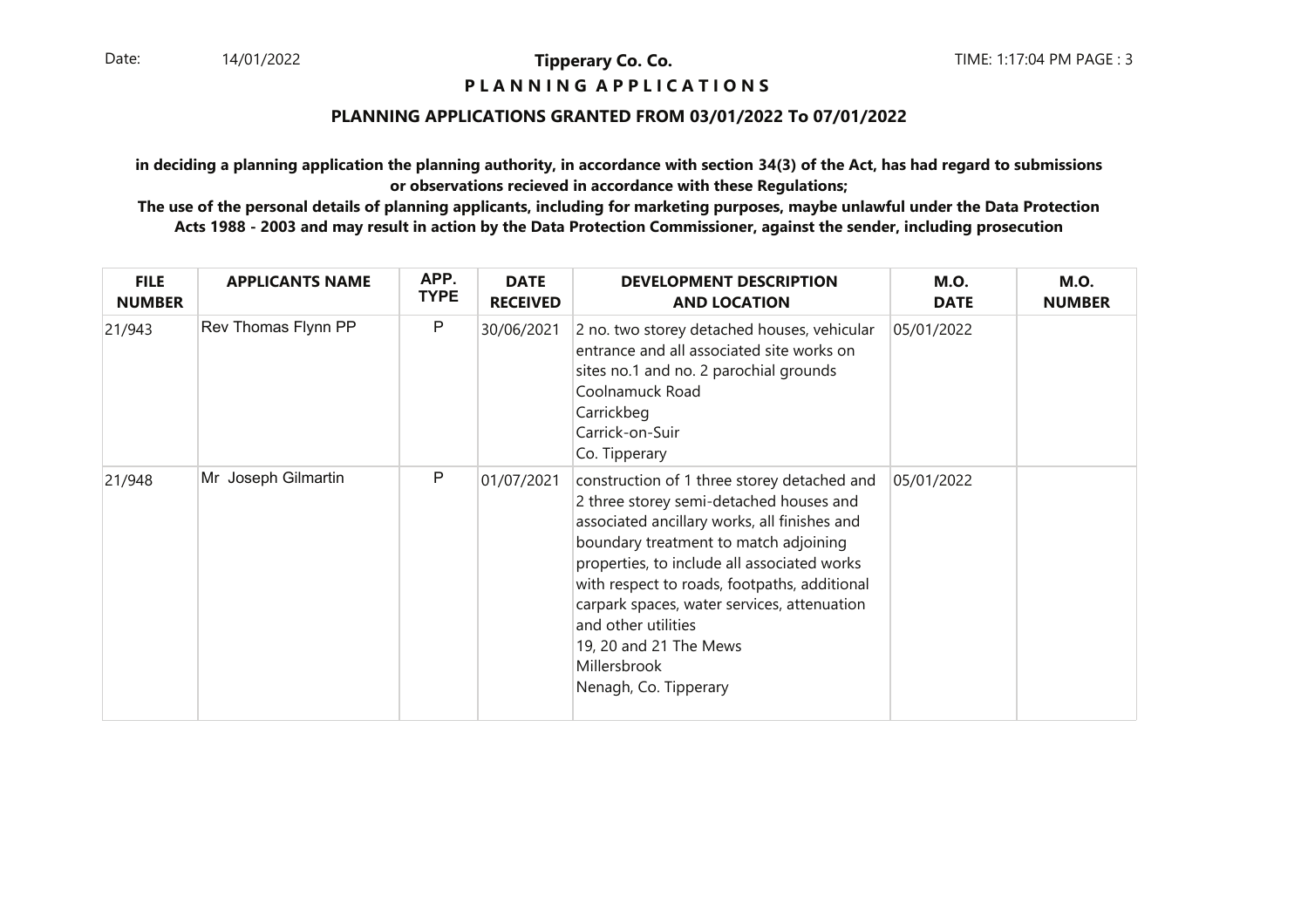## **P L A N N I N G A P P L I C A T I O N S**

## **PLANNING APPLICATIONS GRANTED FROM 03/01/2022 To 07/01/2022**

**in deciding a planning application the planning authority, in accordance with section 34(3) of the Act, has had regard to submissionsor observations recieved in accordance with these Regulations;**

| <b>FILE</b><br><b>NUMBER</b> | <b>APPLICANTS NAME</b>                  | APP.<br><b>TYPE</b> | <b>DATE</b><br><b>RECEIVED</b> | <b>DEVELOPMENT DESCRIPTION</b><br><b>AND LOCATION</b>                                                                                                                                                                                                                                        | <b>M.O.</b><br><b>DATE</b> | <b>M.O.</b><br><b>NUMBER</b> |
|------------------------------|-----------------------------------------|---------------------|--------------------------------|----------------------------------------------------------------------------------------------------------------------------------------------------------------------------------------------------------------------------------------------------------------------------------------------|----------------------------|------------------------------|
| 21/1190                      | Paul Dwyer                              | R                   | 12/08/2021                     | change of use of agricultural buildings to<br>residential which includes modifications and<br>upgrades in order to provide a single storey<br>dwelling house and also retention of septic<br>tank, polishing filer and all associated site<br>works<br>Rathmanna<br>Thurles<br>Co. Tipperary | 06/01/2022                 |                              |
| 21/1235                      | Jimmy & Ann Sullivan                    | R                   | 20/08/2021                     | to retain shed for hearse and all associated<br>site works<br>Sullivan & Son Funeral Home<br><b>Main Street</b><br>Borrisokane<br>Co. Tipperary                                                                                                                                              | 05/01/2022                 |                              |
| 21/1281                      | <b>Blarney Woollen Mills</b><br>limited | P                   | 27/08/2021                     | change of use from retail unit to restaurant<br>with ancillary kitchen, storage, preparation<br>area and all associated site works<br>Dove Hill Centre<br>Ballynoran<br>Carrick-on-Suir<br>Co. Tipperary                                                                                     | 06/01/2022                 |                              |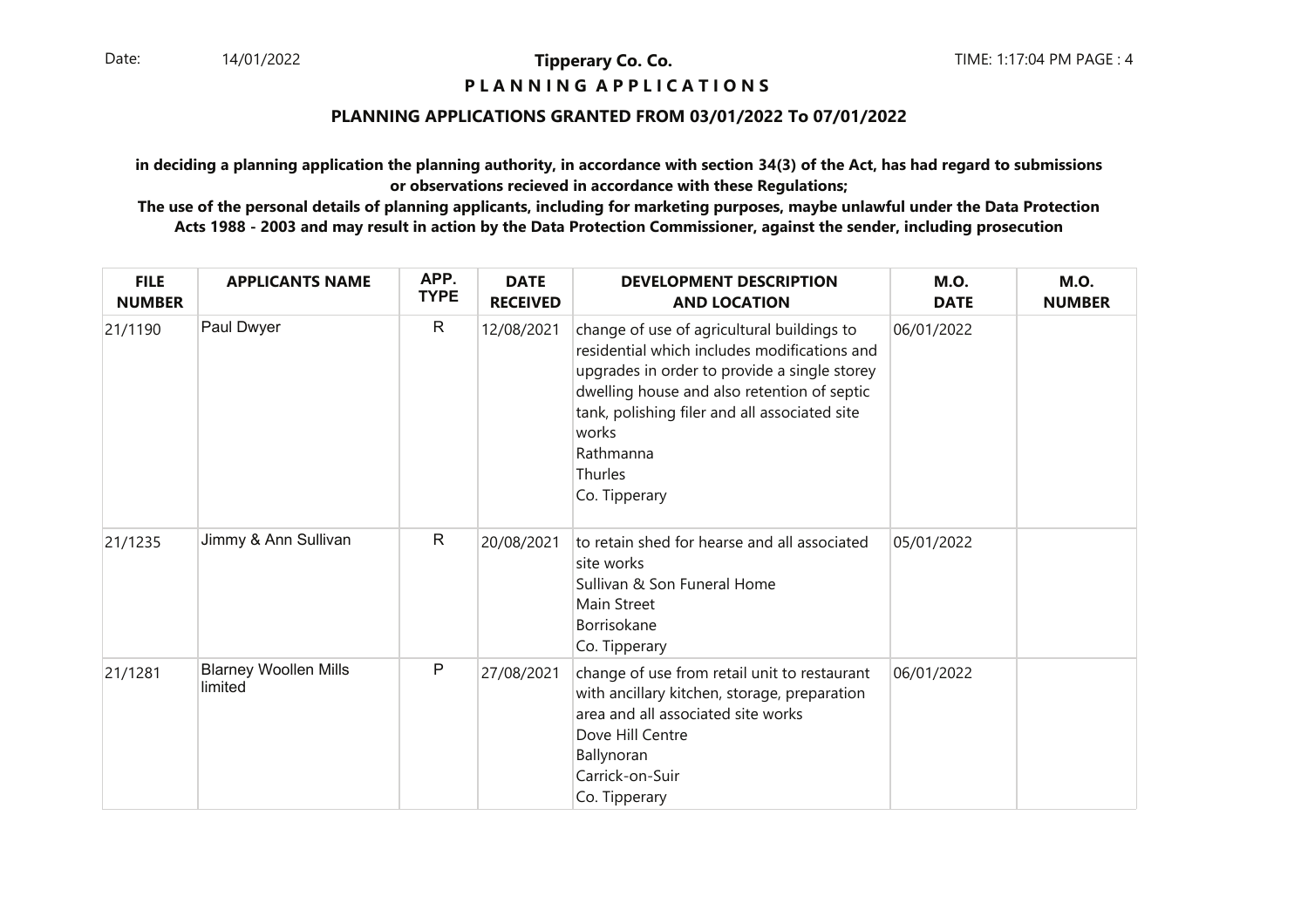## **P L A N N I N G A P P L I C A T I O N S**

## **PLANNING APPLICATIONS GRANTED FROM 03/01/2022 To 07/01/2022**

**in deciding a planning application the planning authority, in accordance with section 34(3) of the Act, has had regard to submissionsor observations recieved in accordance with these Regulations;**

| <b>FILE</b><br><b>NUMBER</b> | <b>APPLICANTS NAME</b>                    | APP.<br><b>TYPE</b> | <b>DATE</b><br><b>RECEIVED</b> | <b>DEVELOPMENT DESCRIPTION</b><br><b>AND LOCATION</b>                                                                                                                                                                                | <b>M.O.</b><br><b>DATE</b> | <b>M.O.</b><br><b>NUMBER</b> |
|------------------------------|-------------------------------------------|---------------------|--------------------------------|--------------------------------------------------------------------------------------------------------------------------------------------------------------------------------------------------------------------------------------|----------------------------|------------------------------|
| 21/1297                      | <b>Niamh Butler</b>                       | P                   | 31/08/2021                     | construction of a two-storey dwelling,<br>packaged wastewater treatment system and<br>polishing filter, domestic garage, site<br>entrance and all associated site works<br>Parkstown<br>Horse and Jockey<br>Thurles<br>Co. Tipperary | 05/01/2022                 |                              |
| 21/1396                      | Emer Kennedy Ozdemir &<br>Ibrahim Ozdemir | P                   | 21/09/2021                     | form new entrance onto roadway, construct<br>a single storey dwelling, install a new effluent<br>treatment system and percolation area all<br>with associated site works<br>Kylenaheskeragh<br>Cloughjordan<br>Co Tipperary          | 04/01/2022                 |                              |
| 21/1435                      | Anna Davies and Intaek<br>Kim             | P                   | 27/09/2021                     | dormer type dwelling, wastewater treatment<br>system, new entrance and associated site<br>works<br><b>Brenormore</b><br>South Lodge<br>Carrick-on-Suir<br>Co. Tipperary                                                              | 06/01/2022                 |                              |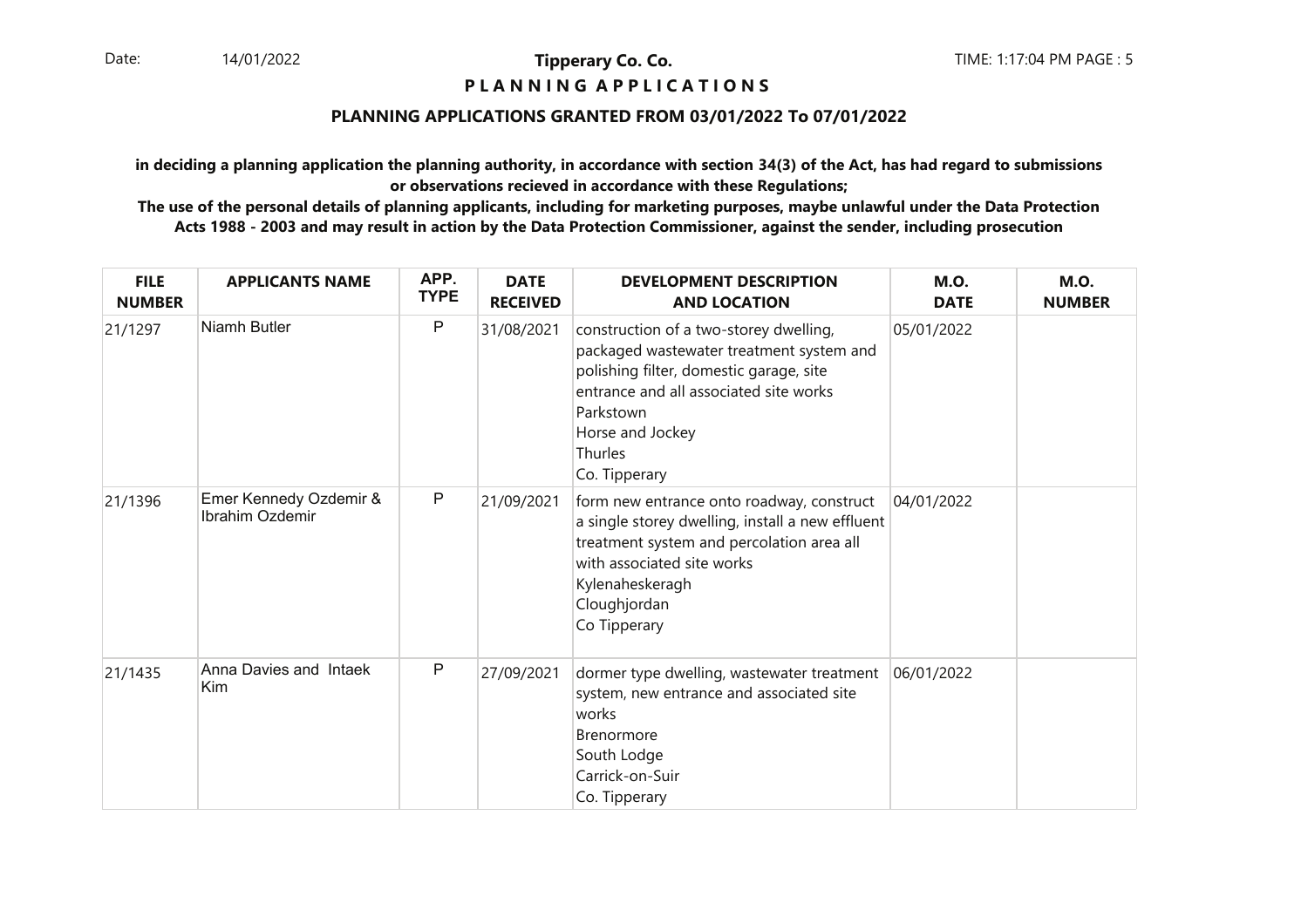## **P L A N N I N G A P P L I C A T I O N S**

## **PLANNING APPLICATIONS GRANTED FROM 03/01/2022 To 07/01/2022**

**in deciding a planning application the planning authority, in accordance with section 34(3) of the Act, has had regard to submissionsor observations recieved in accordance with these Regulations;**

| <b>FILE</b><br><b>NUMBER</b> | <b>APPLICANTS NAME</b>          | APP.<br><b>TYPE</b> | <b>DATE</b><br><b>RECEIVED</b> | <b>DEVELOPMENT DESCRIPTION</b><br><b>AND LOCATION</b>                                                                                                                                                                                                                     | <b>M.O.</b><br><b>DATE</b> | <b>M.O.</b><br><b>NUMBER</b> |
|------------------------------|---------------------------------|---------------------|--------------------------------|---------------------------------------------------------------------------------------------------------------------------------------------------------------------------------------------------------------------------------------------------------------------------|----------------------------|------------------------------|
| 21/1605                      | <b>Christopher Sheehan</b>      | P                   | 03/11/2021                     | construct a dwelling house, domestic garage,<br>effluent treatment system and percolation<br>area, entrance and all other associated site<br>works including the relocation of existing<br>agricultural entrance<br>Lisheenanoul<br>Ardfinnan<br>Clonmel<br>Co. Tipperary | 05/01/2022                 |                              |
| 21/1606                      | Kate Kelleher and Jamie<br>Wade | P                   | 03/11/2021                     | (1) demolish exising side and rear extension<br>(2) construct new side and rear extension (3)<br>re-orientate existing entrance and all<br>associated site works<br><b>River View Cottage</b><br>Knockfobole<br>Kilfeacle<br>Co. Tipperary                                | 04/01/2022                 |                              |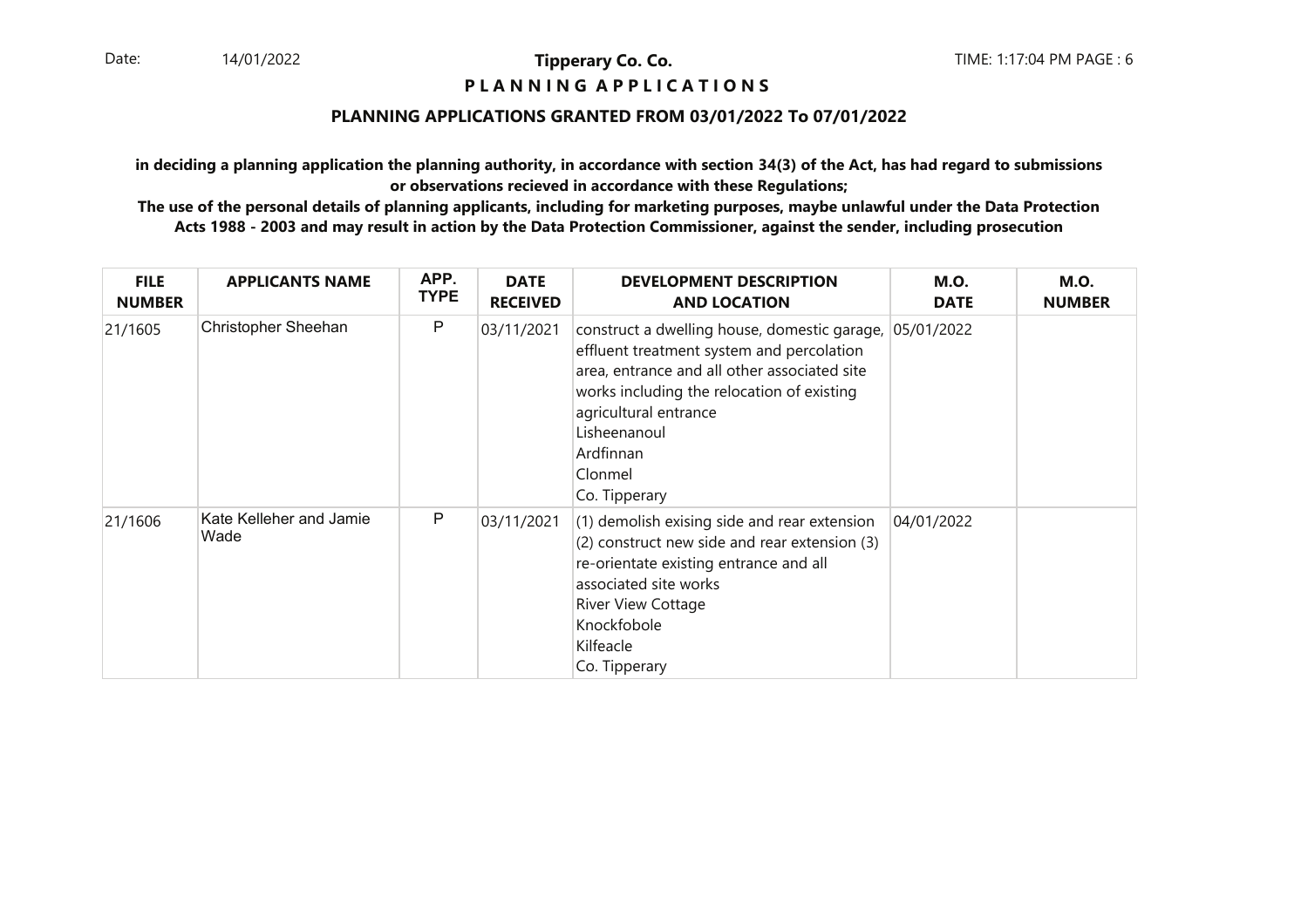## **P L A N N I N G A P P L I C A T I O N S**

## **PLANNING APPLICATIONS GRANTED FROM 03/01/2022 To 07/01/2022**

**in deciding a planning application the planning authority, in accordance with section 34(3) of the Act, has had regard to submissionsor observations recieved in accordance with these Regulations;**

| <b>FILE</b>   | <b>APPLICANTS NAME</b>                  | APP.        | <b>DATE</b>     | <b>DEVELOPMENT DESCRIPTION</b>                                                                                                                                                                                                                                                                                                                                                                                                                                                                             | <b>M.O.</b> | <b>M.O.</b>   |
|---------------|-----------------------------------------|-------------|-----------------|------------------------------------------------------------------------------------------------------------------------------------------------------------------------------------------------------------------------------------------------------------------------------------------------------------------------------------------------------------------------------------------------------------------------------------------------------------------------------------------------------------|-------------|---------------|
| <b>NUMBER</b> |                                         | <b>TYPE</b> | <b>RECEIVED</b> | <b>AND LOCATION</b>                                                                                                                                                                                                                                                                                                                                                                                                                                                                                        | <b>DATE</b> | <b>NUMBER</b> |
| 21/1607       | <b>Golden Dale Unlimited</b><br>Company | P           | 03/11/2021      | construct a proposed machinery yard<br>consisting of (a) a machinery storage shed<br>incorporating workshop and stores, (b) an<br>open fronted machinery storage shed (c) a<br>staff facilities building (d) a forge building (e)<br>a canopy structure for storage of materials (f)<br>overground diesel storage tank (g) all<br>associated site development works including<br>roads, yards, fences, wash bay, septic tank<br>and percolation area<br>Ballydoyle<br>Rosegreen<br>Cashel<br>Co. Tipperary | 05/01/2022  |               |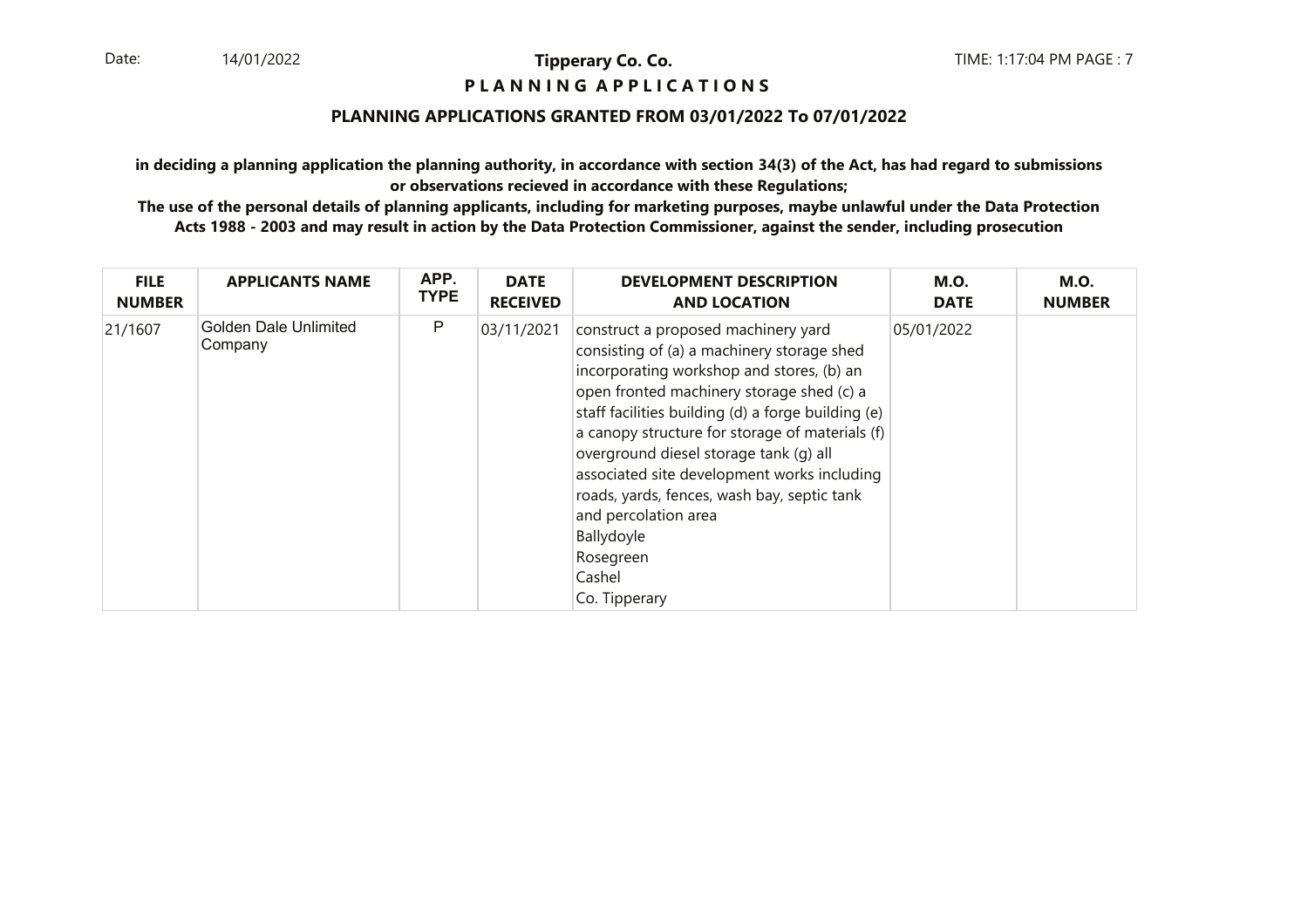## **P L A N N I N G A P P L I C A T I O N S**

## **PLANNING APPLICATIONS GRANTED FROM 03/01/2022 To 07/01/2022**

**in deciding a planning application the planning authority, in accordance with section 34(3) of the Act, has had regard to submissionsor observations recieved in accordance with these Regulations;**

| <b>FILE</b><br><b>NUMBER</b> | <b>APPLICANTS NAME</b>    | APP.<br><b>TYPE</b> | <b>DATE</b><br><b>RECEIVED</b> | <b>DEVELOPMENT DESCRIPTION</b><br><b>AND LOCATION</b>                                                                                                                                                                                                                                                                                                                                                                                                         | <b>M.O.</b><br><b>DATE</b> | <b>M.O.</b><br><b>NUMBER</b> |
|------------------------------|---------------------------|---------------------|--------------------------------|---------------------------------------------------------------------------------------------------------------------------------------------------------------------------------------------------------------------------------------------------------------------------------------------------------------------------------------------------------------------------------------------------------------------------------------------------------------|----------------------------|------------------------------|
| 21/1608                      | Padraig Reddin            | $\mathsf{R}$        | 04/11/2021                     | for following agricultural development, (a)<br>Shed No. 1; consisting of Livestock Slatted<br>Shed with underground slurry storage tank,<br>Loose Cattle Area and Central Passage. (b)<br>Shed No. 2; consisting of 2 No. Stables, Hay<br>Storage Area, Dung Stead Area and<br>Passageway. (c) Shed No. 3; consisting of<br>Loose Cattle Area, 2 No. Stables and<br>Passageway and associated site works<br>Rockview<br>Rathcabbin<br>Roscrea<br>Co Tipperary | 05/01/2022                 |                              |
| 21/1611                      | Robert A. Merry & Co. Ltd | P                   | 04/11/2021                     | extend the existing sugar tank room on the<br>west frontage outwards by 2.5m complete<br>with associated external works including<br>repositioning of car park spaces<br>Cashel Road<br>Clonmel<br>Co. Tipperary                                                                                                                                                                                                                                              | 05/01/2022                 |                              |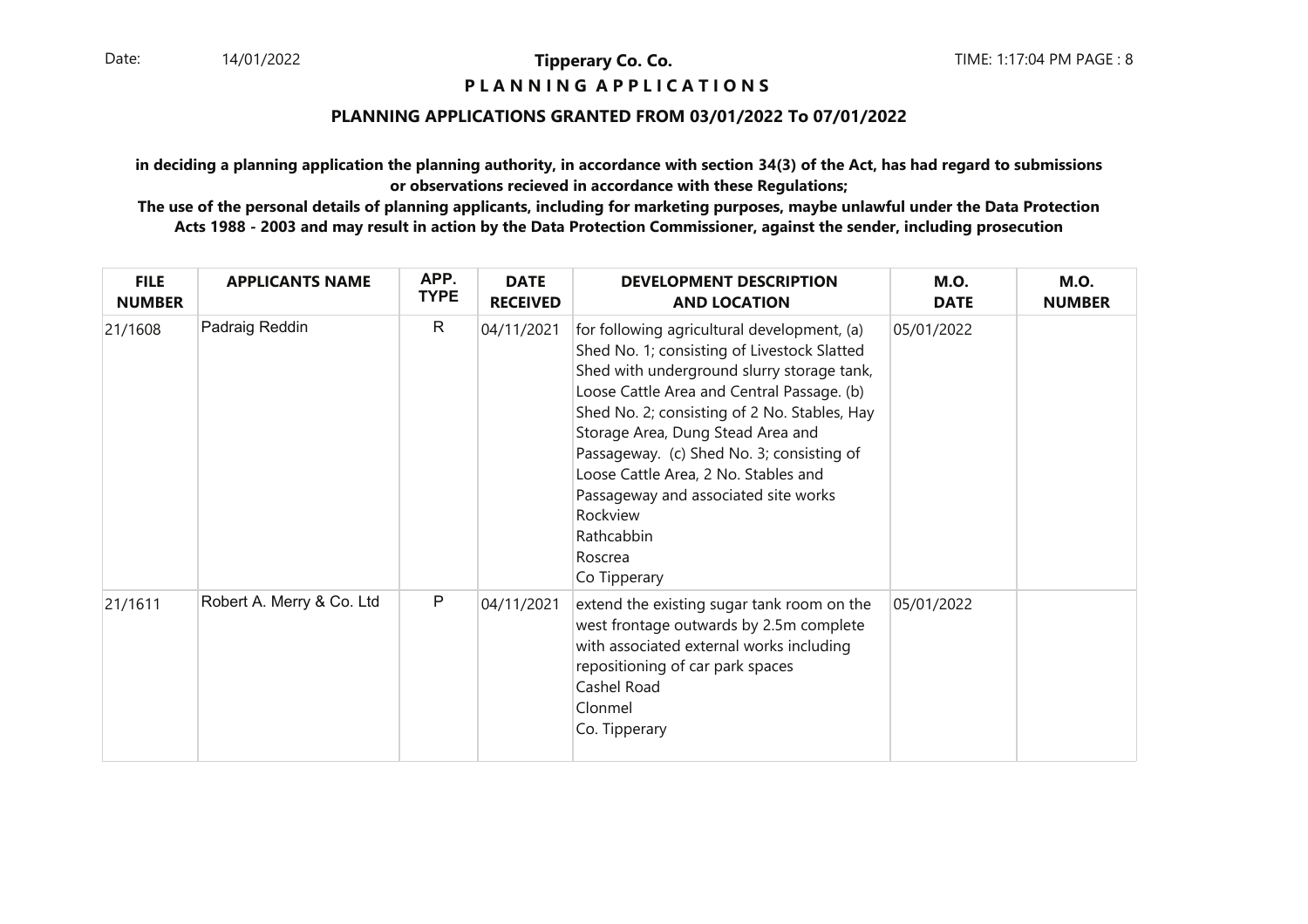## **P L A N N I N G A P P L I C A T I O N S**

## **PLANNING APPLICATIONS GRANTED FROM 03/01/2022 To 07/01/2022**

**in deciding a planning application the planning authority, in accordance with section 34(3) of the Act, has had regard to submissionsor observations recieved in accordance with these Regulations;**

| <b>FILE</b><br><b>NUMBER</b> | <b>APPLICANTS NAME</b> | APP.<br><b>TYPE</b> | <b>DATE</b><br><b>RECEIVED</b> | <b>DEVELOPMENT DESCRIPTION</b><br><b>AND LOCATION</b>                                                                                                                                                                                                          | <b>M.O.</b><br><b>DATE</b> | <b>M.O.</b><br><b>NUMBER</b> |
|------------------------------|------------------------|---------------------|--------------------------------|----------------------------------------------------------------------------------------------------------------------------------------------------------------------------------------------------------------------------------------------------------------|----------------------------|------------------------------|
| 21/1612                      | Katrina Farrell        | $\mathsf{R}$        | 04/11/2021                     | to retain as constructed front porch and for<br>Permission to construct a single storey<br>extension to the side/rear of existing two<br>storey dwelling with all associated site works<br>Number 14 Carrigeen Cottages<br>Carrigeen<br>Cahir<br>Co. Tipperary | 05/01/2022                 |                              |
| 21/1613                      | Mary O'Keeffe          | P                   | 04/11/2021                     | construct a rear extension to provide kitchen<br>facilities, a wheelchair accessible toilet and<br>carry out minor internal alterations including<br>all associated works<br><b>Brendans Pub</b><br>Main Street<br>Clogheen<br>Co. Tipperary                   | 06/01/2022                 |                              |
| 21/1615                      | Gearoid Ryan           | $\mathsf{P}$        | 05/11/2021                     | construction of an entrance off existing<br>private passageway, dwelling house,<br>domestic waste water treatment system &<br>polishing filter together with all associated<br>site works<br>Moheragh<br>Annacarty<br>Co Tipperary                             | 06/01/2022                 |                              |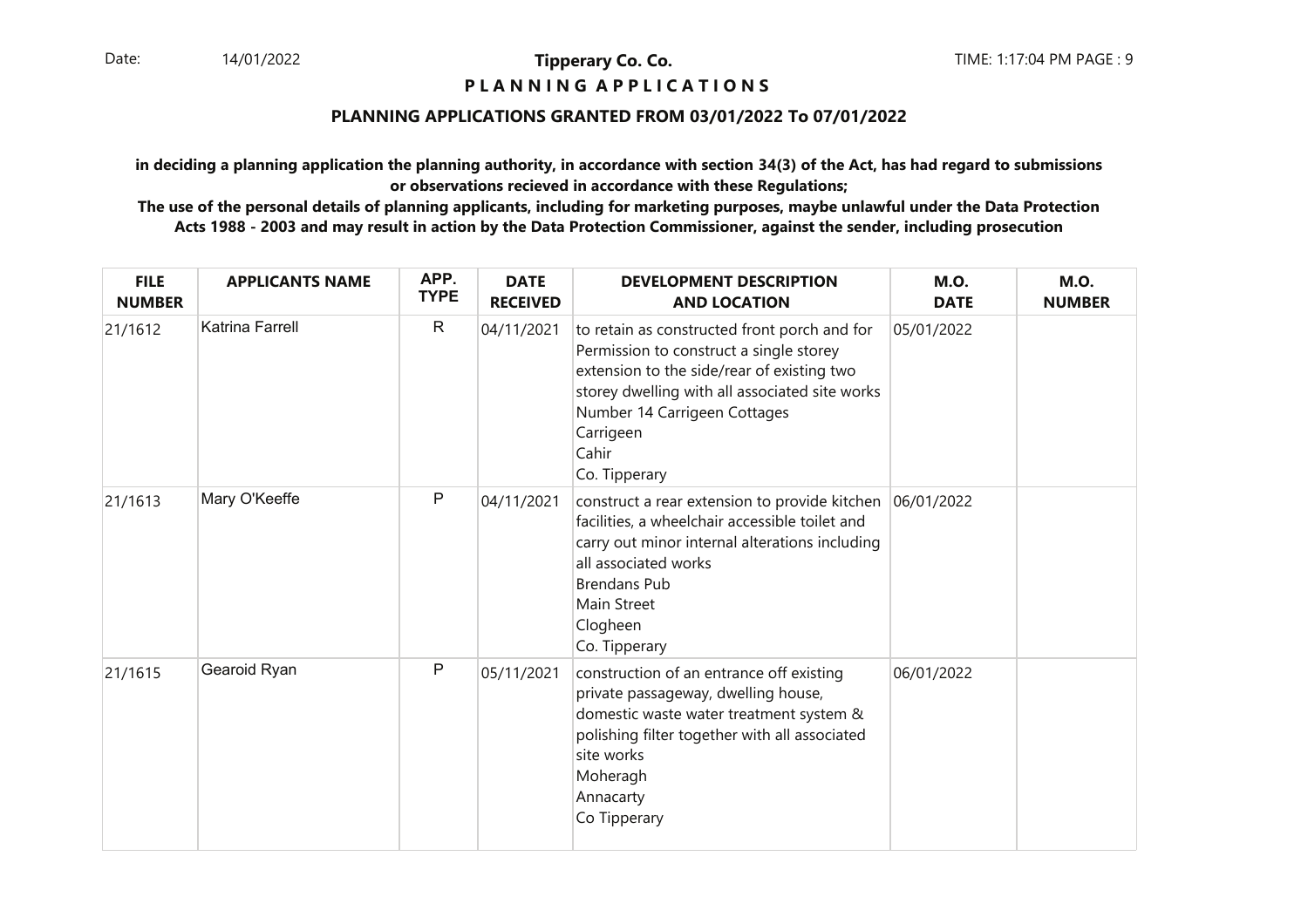## **P L A N N I N G A P P L I C A T I O N S**

## **PLANNING APPLICATIONS GRANTED FROM 03/01/2022 To 07/01/2022**

**in deciding a planning application the planning authority, in accordance with section 34(3) of the Act, has had regard to submissionsor observations recieved in accordance with these Regulations;**

 **The use of the personal details of planning applicants, including for marketing purposes, maybe unlawful under the Data ProtectionActs 1988 - 2003 and may result in action by the Data Protection Commissioner, against the sender, including prosecution**

| <b>FILE</b><br><b>NUMBER</b> | <b>APPLICANTS NAME</b>           | APP.<br><b>TYPE</b> | <b>DATE</b><br><b>RECEIVED</b> | <b>DEVELOPMENT DESCRIPTION</b><br><b>AND LOCATION</b>                                                                                                                                                                                                                                                                  | <b>M.O.</b><br><b>DATE</b> | <b>M.O.</b><br><b>NUMBER</b> |
|------------------------------|----------------------------------|---------------------|--------------------------------|------------------------------------------------------------------------------------------------------------------------------------------------------------------------------------------------------------------------------------------------------------------------------------------------------------------------|----------------------------|------------------------------|
| 21/1623                      | <b>JSF Property Holdings Ltd</b> | $\mathsf{P}$        | 05/11/2021                     | a change of house type on site no. 1 from<br>type A1 (4 bedroom detached two-storey)<br>previously granted under Planning Reference<br>no. 20/1097 to Type A2 (4 bedroom<br>detached two-storey) including revisions to<br>the site boundaries of site no. 1<br>Wallers Lot/Hughes Lot East<br>Cashel<br>Co. Tipperary | 06/01/2022                 |                              |
| 21/1624                      | Kevin and Janice Keating         | P                   | 05/11/2021                     | partial demolition (ground floor only) of rear<br>extension, construction of a single-storey<br>extension and canopy to the rear, new front<br>entrance porch and all associated site<br>boundary and site development works<br>10 Prior Park Drive<br>Clonmel<br>Co. Tipperary                                        | 06/01/2022                 |                              |

**21Total:**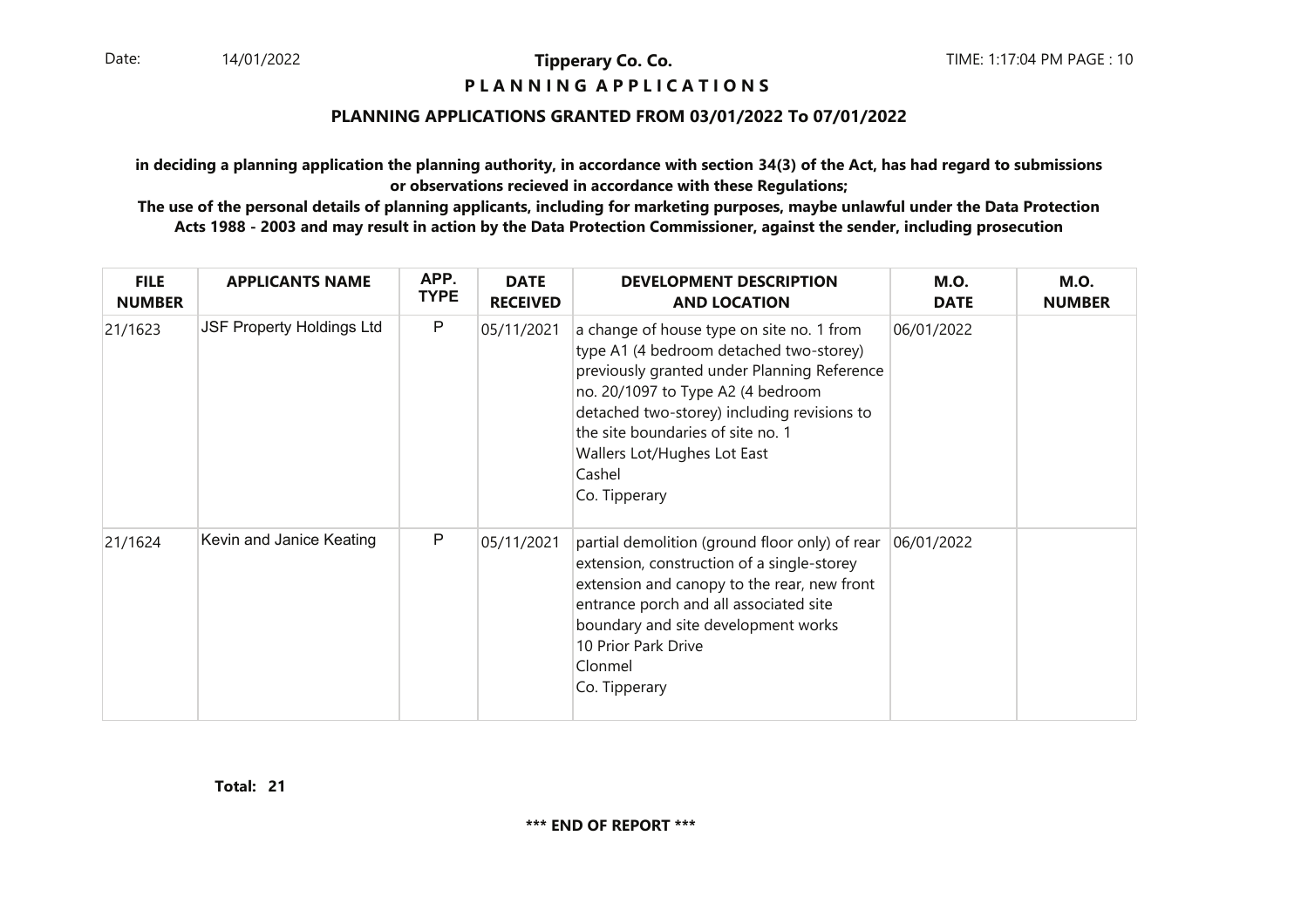## **P L A N N I N G A P P L I C A T I O N S**

## **PLANNING APPLICATIONS REFUSED FROM 03/01/2022 To 07/01/2022**

**in deciding a planning application the planning authority, in accordance with section 34(3) of the Act, has had regard to submissionsor observations recieved in accordance with these Regulations;**

 **The use of the personal details of planning applicants, including for marketing purposes, maybe unlawful under the Data ProtectionActs 1988 - 2003 and may result in action by the Data Protection Commissioner, against the sender, including prosecution**

| ru c<br>╶╻┖┖  | PLICANTS NAME<br><b>ADDI IC</b> | ΔPΡ<br>п. | <b>DATE</b>          | <b>T DESCRIPTION AND LOCATION</b><br><b>DEVELOPMENT</b> | M.O         | M.O.          |
|---------------|---------------------------------|-----------|----------------------|---------------------------------------------------------|-------------|---------------|
| <b>NUMBER</b> |                                 | TVNC      | <b>CEIVED</b><br>RF) |                                                         | <b>DATE</b> | <b>NUMBER</b> |

**0Total:**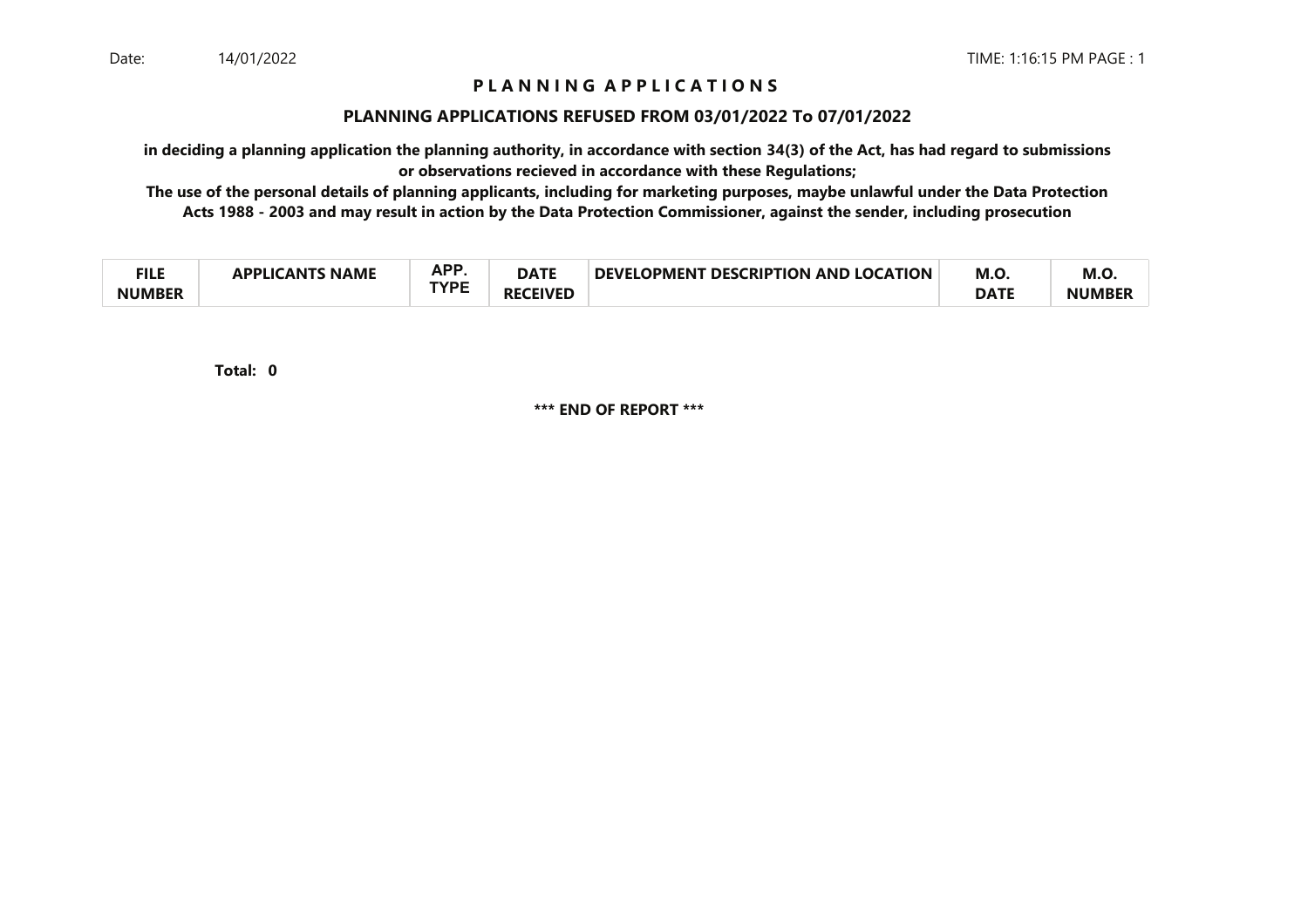## **P L A N N I N G A P P L I C A T I O N S**

#### **PLANNING APPLICATIONS REFUSED FROM 03/01/2022 To 07/01/2022**

**in deciding a planning application the planning authority, in accordance with section 34(3) of the Act, has had regard to submissionsor observations recieved in accordance with these Regulations;**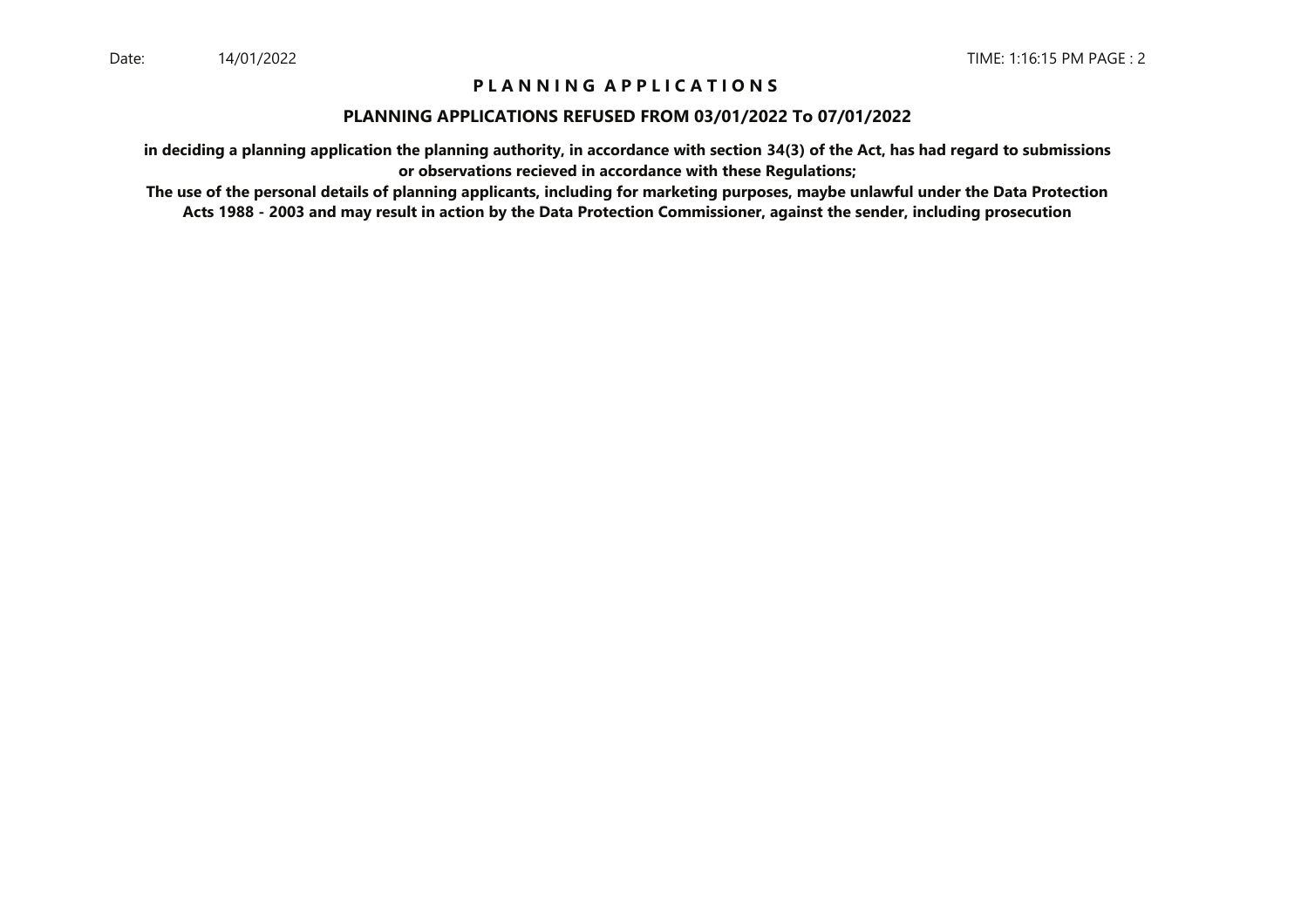Date: 14/01/2022 **Tipperary Co. Co. Co.** The: 1:15:31 PM PAGE : 1 14/01/2022

**Tipperary Co. Co.**

## **P L A N N I N G A P P L I C A T I O N S**

#### **FURTHER INFORMATION RECEIVED/VALIDATED APPLICATIONS FROM 03/01/2022 To 07/01/2022**

| <b>FILE</b><br><b>NUMBER</b> | <b>APPLICANTS NAME</b>                | APP.<br><b>TYPE</b> | <b>DATE</b><br><b>INVALID</b> | <b>DATE</b><br><b>RECEIVED</b> |    | <b>DEVELOPMENT DESCRIPTION</b><br><b>AND LOCATION</b>                                                                                                                                                                                                                                                                                                                                                                                                                                                                                                                                                                                                                                                                        |
|------------------------------|---------------------------------------|---------------------|-------------------------------|--------------------------------|----|------------------------------------------------------------------------------------------------------------------------------------------------------------------------------------------------------------------------------------------------------------------------------------------------------------------------------------------------------------------------------------------------------------------------------------------------------------------------------------------------------------------------------------------------------------------------------------------------------------------------------------------------------------------------------------------------------------------------------|
| 21/161                       | Adrian Ryan                           | P                   |                               | 05/01/2022                     | F. | to construct a dwelling house, waste water treatment<br>system and entrance with access off existing private<br>laneway along with all ancillary site works<br>Derry Demense<br><b>Ballina</b><br>Co. Tipperary                                                                                                                                                                                                                                                                                                                                                                                                                                                                                                              |
| 21/1014                      | Renewable Energy Systems<br>(RES) Ltd | P                   |                               | 06/01/2022                     | F. | a period of 5 years to construct and complete a Solar<br>PV Energy Development with a total site area of 42.68<br>hectares, to include a single storey electrical<br>substation building, electrical transformer and<br>inverter substation modules, solar PV panels ground<br>mounted on support structures, internal access tracks,<br>security fencing, electrical cabling and ducting, CCTV<br>and other ancillary infrastructure, drainage, additional<br>landscaping and habitat enhancement as required<br>and associated site development works including<br>works relating to the access to the site. The<br>development would be operational for 35 years<br>Rathduff<br>Thomastown Demesne South<br>Co. Tipperary |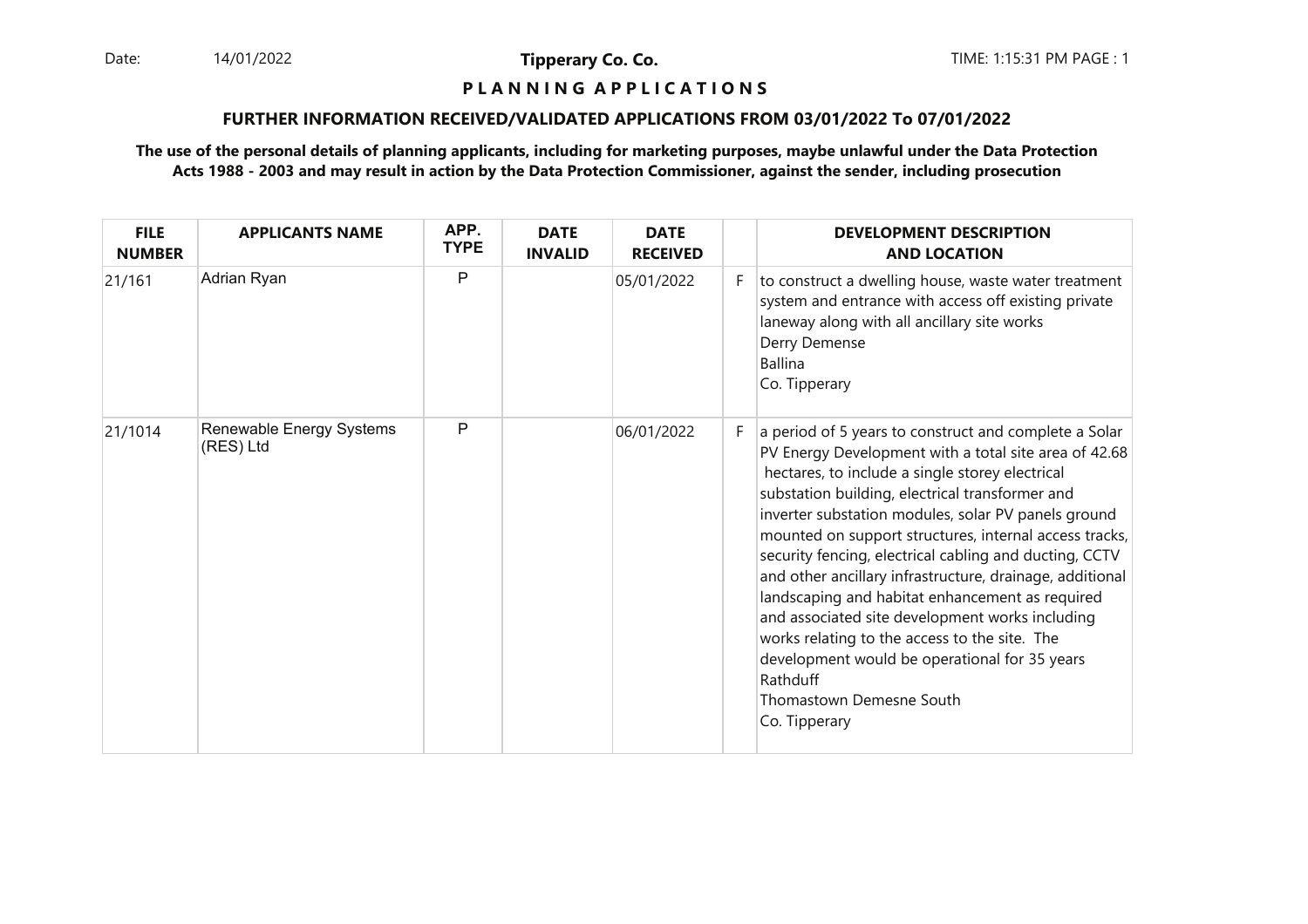Date: 14/01/2022 **Tipperary Co. Co. Co.** The TIME: 1:15:31 PM PAGE : 2 14/01/2022

**Tipperary Co. Co.**

## **P L A N N I N G A P P L I C A T I O N S**

#### **FURTHER INFORMATION RECEIVED/VALIDATED APPLICATIONS FROM 03/01/2022 To 07/01/2022**

| <b>FILE</b><br><b>NUMBER</b> | <b>APPLICANTS NAME</b>             | APP.<br><b>TYPE</b> | <b>DATE</b><br><b>INVALID</b> | <b>DATE</b><br><b>RECEIVED</b> |    | <b>DEVELOPMENT DESCRIPTION</b><br><b>AND LOCATION</b>                                                                                                         |
|------------------------------|------------------------------------|---------------------|-------------------------------|--------------------------------|----|---------------------------------------------------------------------------------------------------------------------------------------------------------------|
| 21/1527                      | Mary and Brendan O'Brien           | P                   |                               | 07/01/2022                     | F. | extension to existing house and converting the<br>existing garage into a habitable space<br>Ballycommon<br>Nenagh<br>Co Tipperary                             |
| 21/1539                      | Sarah Moloney and Mark<br>Corrigan | P                   |                               | 07/01/2022                     | F. | new two storey house complete with a domestic<br>garage, effluent treatment system and a new site<br>entrance<br>Cooleen<br>Birdhill<br>Co. Tipperary         |
| 21/1542                      | John and Aileen Egan               | P                   |                               | 04/01/2022                     | F. | to relocate an existing field entrance, roadside<br>boundary and carry out all associated works<br>Dovea Lower<br>Bouladuff<br><b>Thurles</b><br>Co Tipperary |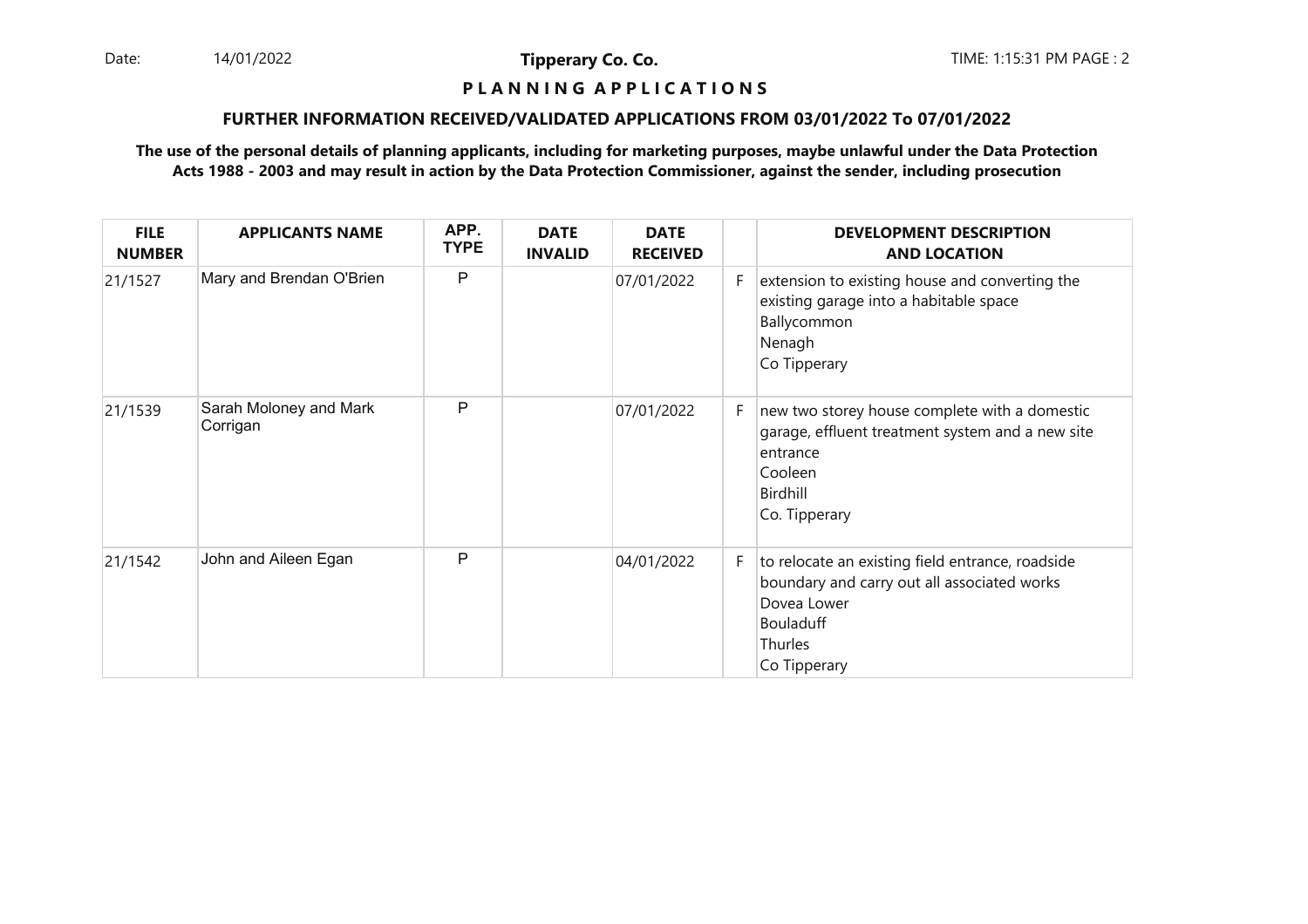Date: 14/01/2022 **Tipperary Co. Co. Co.** The TIME: 1:15:31 PM PAGE : 3 14/01/2022

**Tipperary Co. Co.**

#### **P L A N N I N G A P P L I C A T I O N S**

#### **FURTHER INFORMATION RECEIVED/VALIDATED APPLICATIONS FROM 03/01/2022 To 07/01/2022**

| <b>FILE</b><br><b>NUMBER</b> | <b>APPLICANTS NAME</b>            | APP.<br><b>TYPE</b> | <b>DATE</b><br><b>INVALID</b> | <b>DATE</b><br><b>RECEIVED</b> |    | <b>DEVELOPMENT DESCRIPTION</b><br><b>AND LOCATION</b>                                                                                                                                                                                                                                                                                                                                                                                                                                                                                                              |
|------------------------------|-----------------------------------|---------------------|-------------------------------|--------------------------------|----|--------------------------------------------------------------------------------------------------------------------------------------------------------------------------------------------------------------------------------------------------------------------------------------------------------------------------------------------------------------------------------------------------------------------------------------------------------------------------------------------------------------------------------------------------------------------|
| 21/1584                      | <b>Rocktop Consulting Limited</b> | P                   |                               | 06/01/2022                     | F. | a change of use from current office use to light<br>industrial use with associated offices to the existing<br>detached outbuilding (Annex 2) and provision of an<br>electric compressor to the front left of the property,<br>which will be housed within a sound proofed<br>enclosure. This (Annex 2) building is to the rear of<br>Birchgrove House (recorded protected structure REF<br>S94). No material changes to the existing building<br>are proposed either internally or externally<br><b>Birchgrove House</b><br>Birchgrove<br>Roscrea<br>Co. Tipperary |
| 21/1670                      | Assumpta Cagney                   | P                   |                               | 07/01/2022                     | F. | $(i)$ construct extensions to an existing dwelling, (ii)<br>construct a new waste water treatment system and all<br>associated site works<br>Glengarra<br>Burncourt<br>Co. Tipperary                                                                                                                                                                                                                                                                                                                                                                               |
| 21/1672                      | Seamus and Joan Ryan              | $\mathsf{P}$        |                               | 05/01/2022                     | F. | alterations to existing dwelling to include; changes to<br>elevations and extensions to the rear and side and all<br>ancillary works<br>Ballybeg<br>Toomevara<br>Co Tipperary                                                                                                                                                                                                                                                                                                                                                                                      |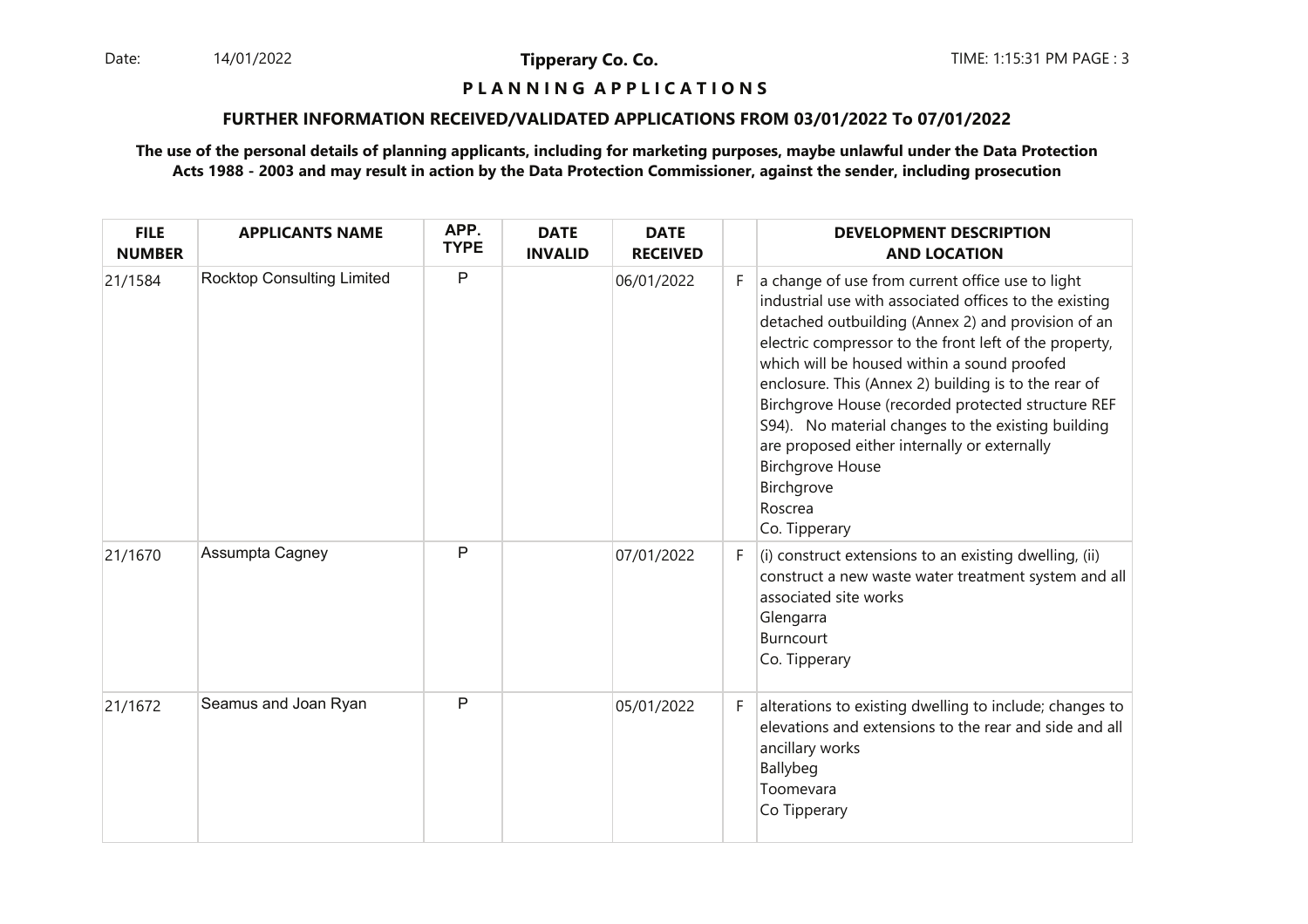Date: 14/01/2022 **Tipperary Co. Co. Co.** The TIME: 1:15:31 PM PAGE : 4 14/01/2022

**Tipperary Co. Co.**

## **P L A N N I N G A P P L I C A T I O N S**

## **FURTHER INFORMATION RECEIVED/VALIDATED APPLICATIONS FROM 03/01/2022 To 07/01/2022**

**The use of the personal details of planning applicants, including for marketing purposes, maybe unlawful under the Data ProtectionActs 1988 - 2003 and may result in action by the Data Protection Commissioner, against the sender, including prosecution**

| <b>FILE</b><br><b>NUMBER</b> | <b>APPLICANTS NAME</b>  | APP.<br><b>TYPE</b> | <b>DATE</b><br><b>INVALID</b> | <b>DATE</b><br><b>RECEIVED</b> |    | <b>DEVELOPMENT DESCRIPTION</b><br><b>AND LOCATION</b>                                                                                                                                                                                             |
|------------------------------|-------------------------|---------------------|-------------------------------|--------------------------------|----|---------------------------------------------------------------------------------------------------------------------------------------------------------------------------------------------------------------------------------------------------|
| 21/1674                      | Mark and Corinna Condon | P                   |                               | 06/01/2022                     | F. | construction of a new storey and a half dwelling with<br>garage and packaged wastewater treatment system,<br>new vehicular entrance and associated site boundary<br>and site development works<br>Crohan<br>Newcastle<br>Clonmel<br>Co. Tipperary |

**9Total:**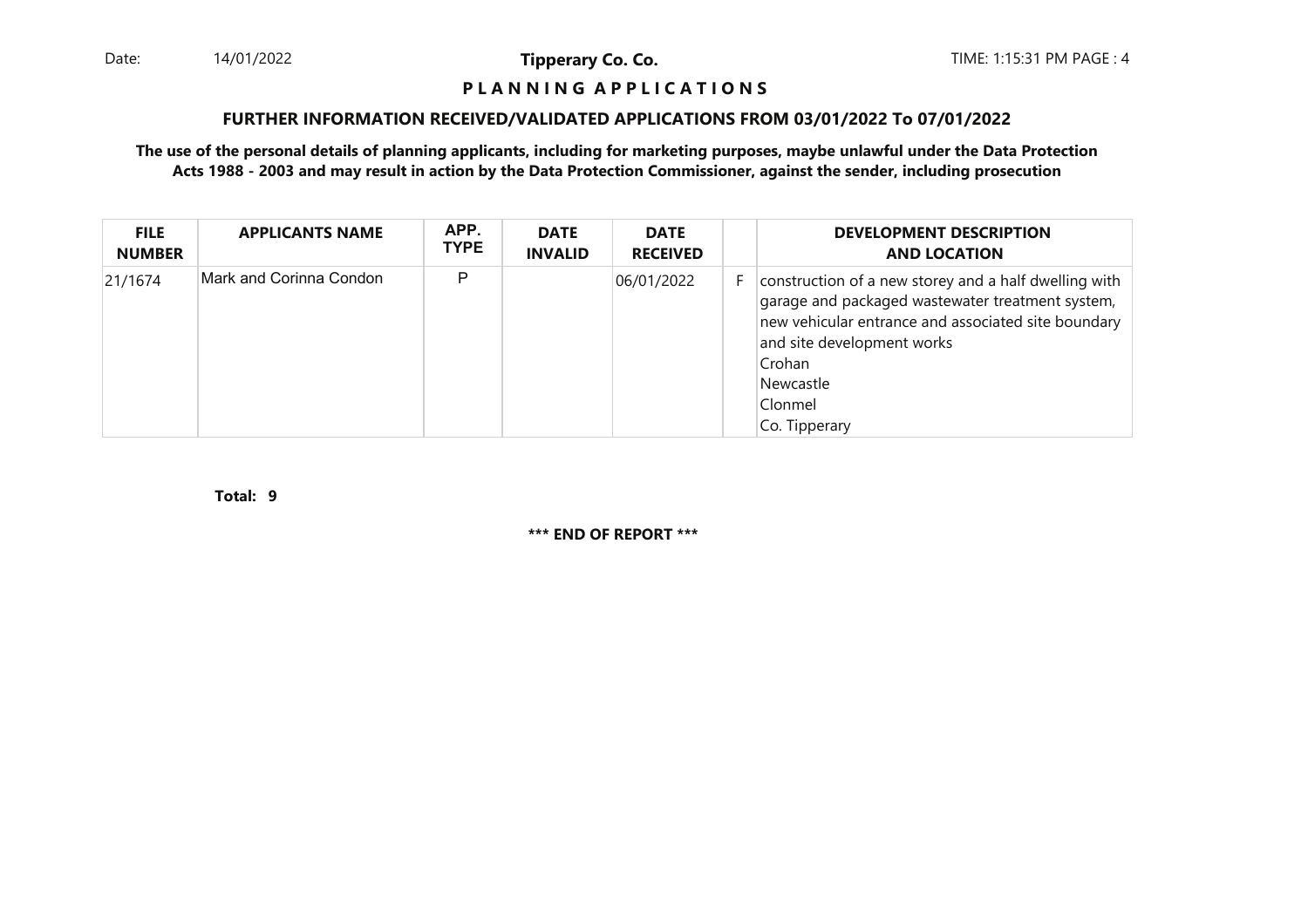## **P L A N N I N G A P P L I C A T I O N S**

## **INVALID APPLICATIONS FROM 03/01/2022 To 07/01/2022**

| <b>FILE</b><br><b>NUMBER</b> | <b>APPLICANTS NAME</b> | APP.<br><b>TYPE</b> | <b>DATE</b><br><b>INVALID</b> | DEVELOPMENT DESCRIPTION AND LOCATION                                                                                                                                                                                                                                                                                                                       |
|------------------------------|------------------------|---------------------|-------------------------------|------------------------------------------------------------------------------------------------------------------------------------------------------------------------------------------------------------------------------------------------------------------------------------------------------------------------------------------------------------|
| 21/1721                      | Sonya Cullen           | R                   | 06/01/2022                    | (1) A single storey front porch, (2) A single storey flat roof side<br>extension, (3) A single storey lean-to rear extension, (4) An attic<br>conversion with skylight windows to front and rear of dwelling,<br>(5) 2 no. single storey outbuildings to the rear of the existing<br>dwelling<br>Corbally<br>Clonoulty<br>Cashel<br>Co. Tipperary E25 AH74 |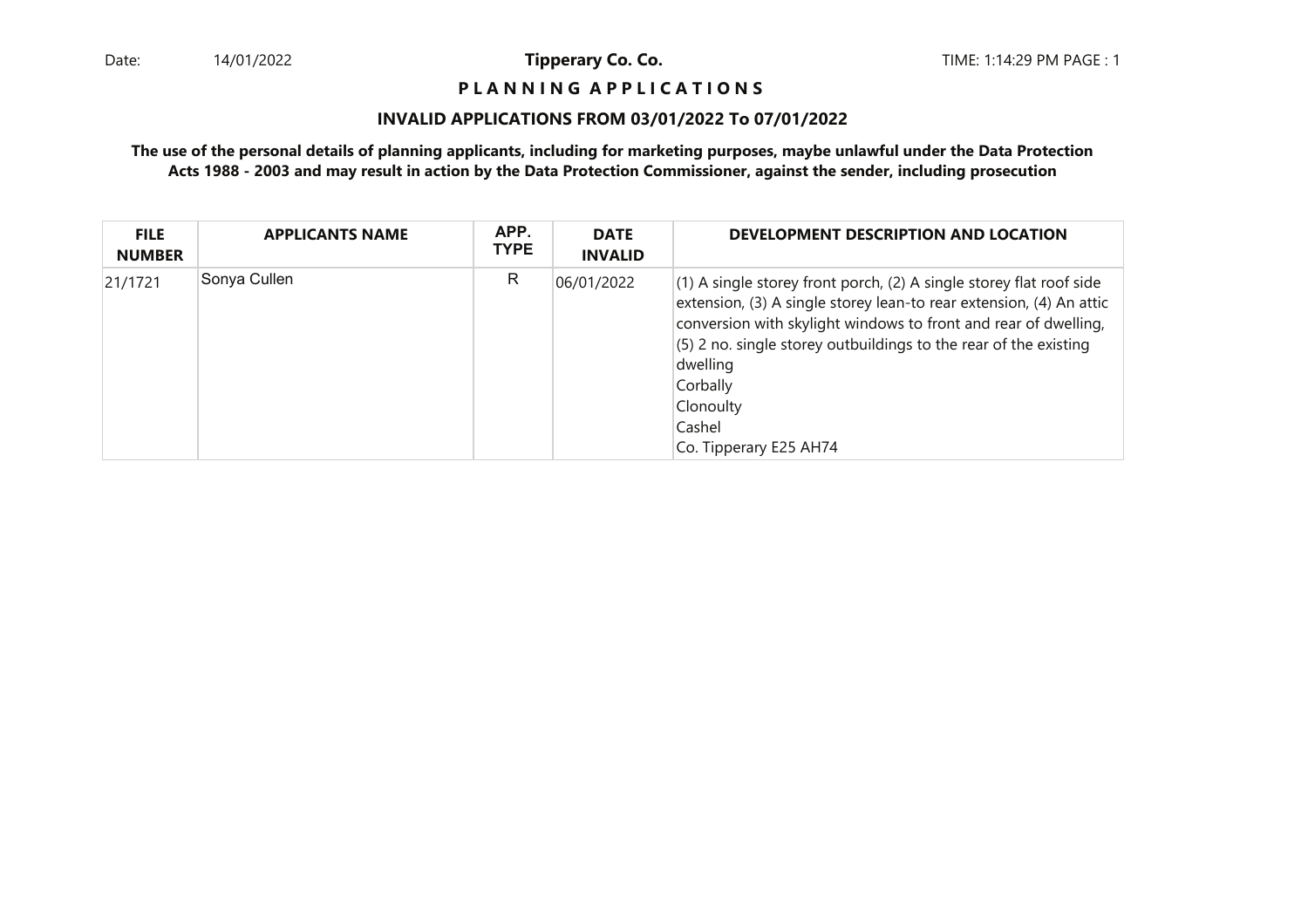**P L A N N I N G A P P L I C A T I O N S** 

## **INVALID APPLICATIONS FROM 03/01/2022 To 07/01/2022**

| <b>FILE</b><br><b>NUMBER</b> | <b>APPLICANTS NAME</b> | APP.<br><b>TYPE</b> | <b>DATE</b><br><b>INVALID</b> | DEVELOPMENT DESCRIPTION AND LOCATION                                                                                                                                                                                                                                                                                                                                                                                                                                                                                                                                                                                                                                                                                                                                                                                                                                                                                                                                                                                                                                                                                                                                                                                                                                                                                                                                                                                                                                                                                                         |
|------------------------------|------------------------|---------------------|-------------------------------|----------------------------------------------------------------------------------------------------------------------------------------------------------------------------------------------------------------------------------------------------------------------------------------------------------------------------------------------------------------------------------------------------------------------------------------------------------------------------------------------------------------------------------------------------------------------------------------------------------------------------------------------------------------------------------------------------------------------------------------------------------------------------------------------------------------------------------------------------------------------------------------------------------------------------------------------------------------------------------------------------------------------------------------------------------------------------------------------------------------------------------------------------------------------------------------------------------------------------------------------------------------------------------------------------------------------------------------------------------------------------------------------------------------------------------------------------------------------------------------------------------------------------------------------|
| 21/1869                      | <b>Thorhammer Itd</b>  | P                   | 05/01/2022                    | development will consist of 1. An assisted living elderly care<br>building with 45 no. self-contained units, each with<br>kitchen/dining/living, bedroom, bathroom, balcony & Storage.<br>The building will also have a reception area, dayrooms,<br>associated storage etc. 2. A courtyard garden, landscaping in<br>general including new semi mature trees to all relevant<br>boundaries etc. 3. Provision of on-site carparking and bicycle<br>parking 4. Provision to demolish and remove the existing<br>unused Supermarket attached to the rear of 42 Bank Place<br>Building which is listed on the National Inventory of<br>Architectural Heritage under reference 22108091. Works will<br>include restoring the rear of this building to its original form,<br>prior to the construction of this supermarket. 5. Provision of a<br>new foul sewer connection to the adjoining public foul sewer<br>network. 6. Provision of storm water drainage including the<br>installation of a storm water attenuation tank and connection to<br>adjoining public storm water network. 7. Provision for a new<br>water connection to the building from the adjoining public water<br>main. 8. Provision of public lighting throughout the site. 9.<br>Provision of on-site bin storage. 10. Provision to connect into<br>existing adjoining public road network and to construct new<br>footpaths to service the proposed development. 11. All<br>associated site development works<br>42 Bank Place<br><b>Tipperary Town</b><br>Co. Tipperary |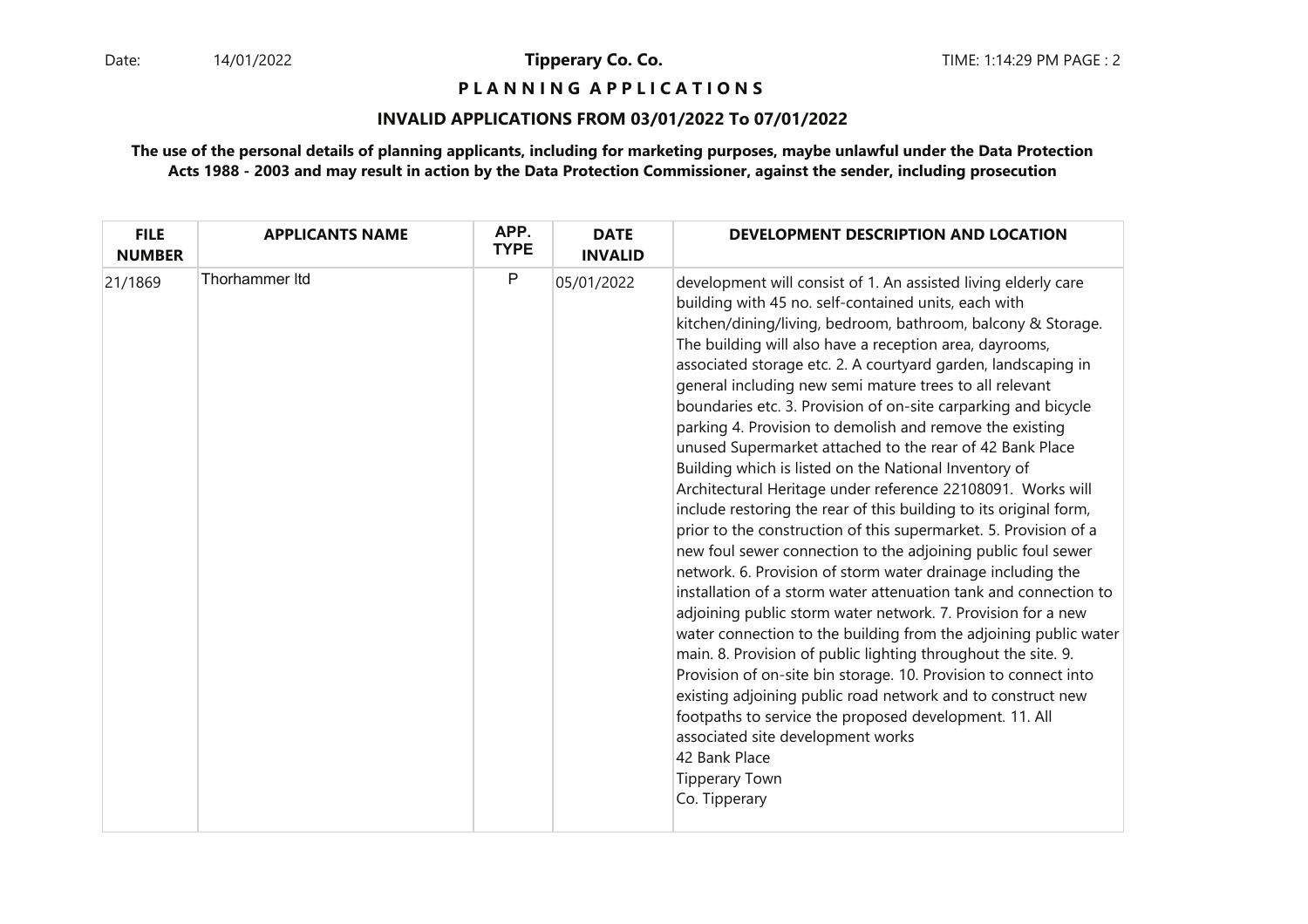**P L A N N I N G A P P L I C A T I O N S** 

## **INVALID APPLICATIONS FROM 03/01/2022 To 07/01/2022**

| <b>FILE</b><br><b>NUMBER</b> | <b>APPLICANTS NAME</b> | APP.<br><b>TYPE</b> | <b>DATE</b><br><b>INVALID</b> | DEVELOPMENT DESCRIPTION AND LOCATION                                                                                                                                                                                                                                                                                                                         |
|------------------------------|------------------------|---------------------|-------------------------------|--------------------------------------------------------------------------------------------------------------------------------------------------------------------------------------------------------------------------------------------------------------------------------------------------------------------------------------------------------------|
| 21/1872                      | Damien & Patricia Ryan | P                   | 05/01/2022                    | construction of a new two-storey dwelling house, domestic<br>garage, septic tank and percolation area, a private well, entrance.<br>landscaping, solar panels on the roof of the dwelling huse and<br>all associated site works<br>Newtown<br>Upperchurch<br>Thurles<br>Co. Tipperary                                                                        |
| 21/1883                      | Dan Casey              | P                   | 07/01/2022                    | (i) Demolition of an existing building, (ii) the erection of a single<br>building containing nine apartments, (iii) enclosed bin storage<br>area and bicycle parking and (iv) connection to existing foul and<br>surface water sewers and all associated site works<br><b>Abbey Street</b><br>Cahir<br>Co Tipperary                                          |
| 21/60008                     | Jim O Connor           | $\mathsf{R}$        | 07/01/2022                    | permission to retain as constructed minor elevational changes to<br>previously granted permission (ref no 17600147) to the<br>sunroom/conservatory extension to the side of my dwelling with<br>all associated siteworks at Beakstown House, Beakstown,<br>Holycross, Thurles, Co. Tipperary.<br><b>Beakstown House</b><br>Beakstown<br>Holycross<br>E41FD30 |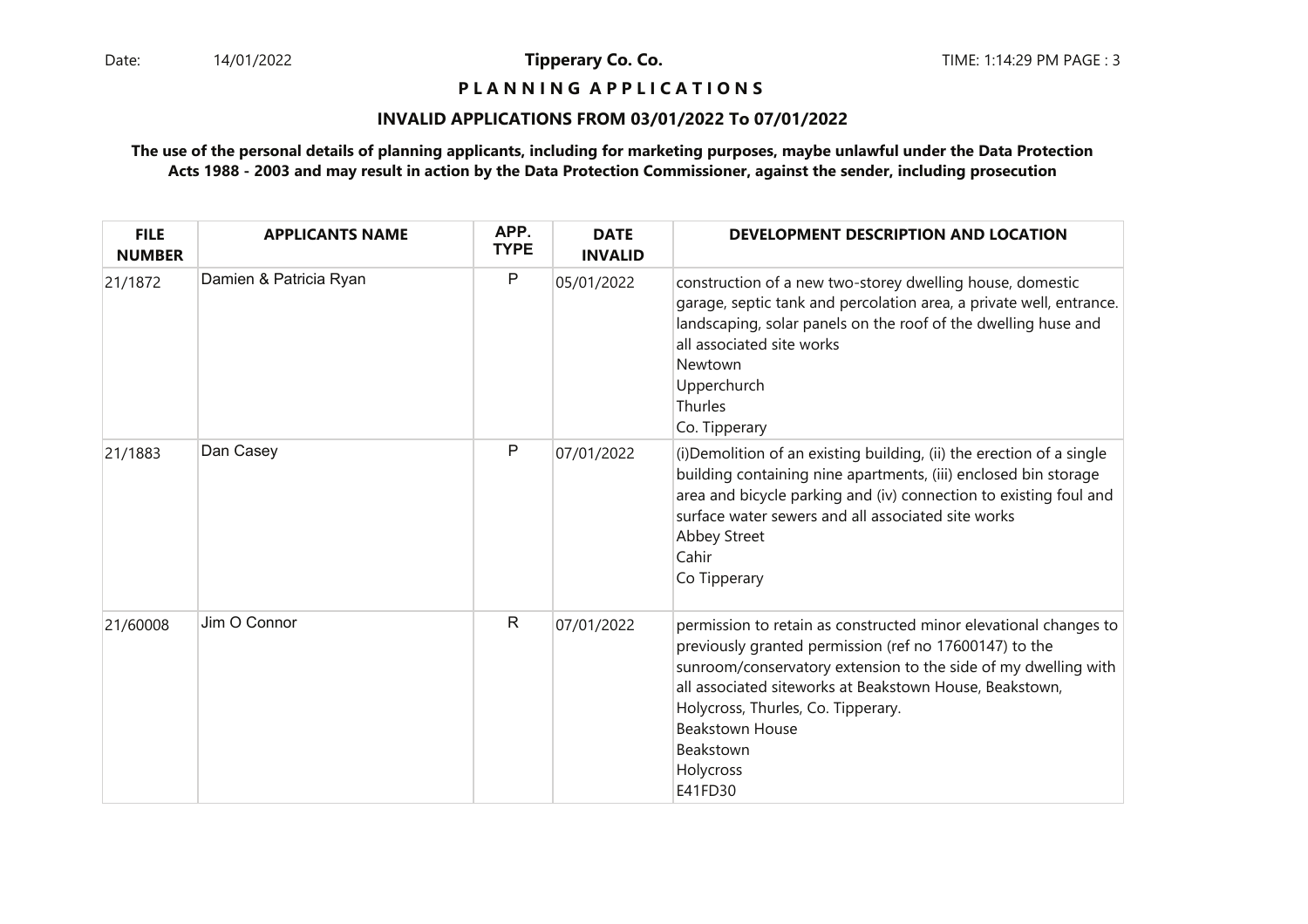## **P L A N N I N G A P P L I C A T I O N S**

#### **INVALID APPLICATIONS FROM 03/01/2022 To 07/01/2022**

**The use of the personal details of planning applicants, including for marketing purposes, maybe unlawful under the Data ProtectionActs 1988 - 2003 and may result in action by the Data Protection Commissioner, against the sender, including prosecution**

**5Total:**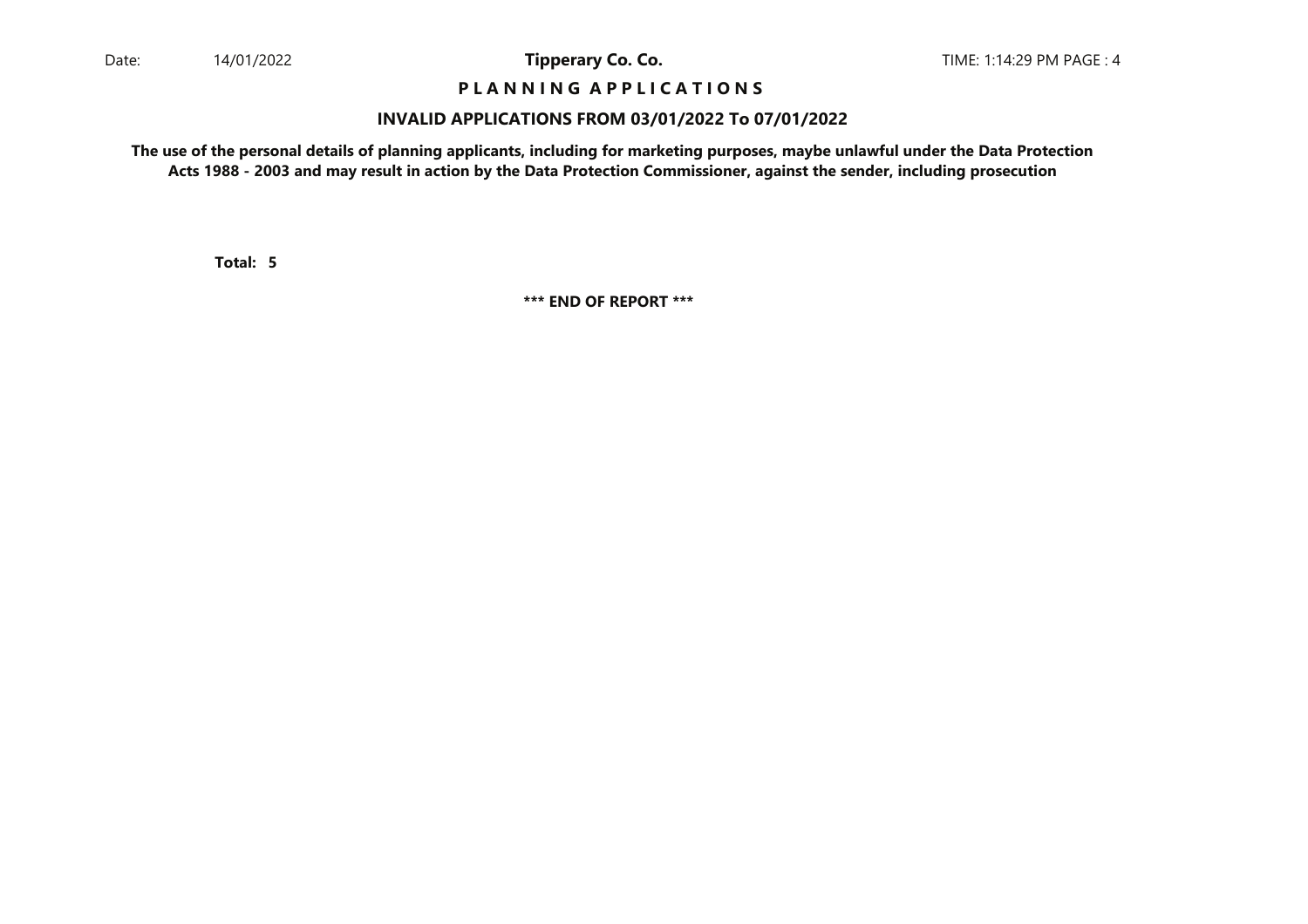## **P L A N N I N G A P P L I C A T I O N S**

## **EIAR - NIS REPORTS REQUESTED FROM 03/01/2022 To 07/01/2022**

| <b>FILE</b> | <b>NAME</b><br>A DDI IC<br>л NI | <b>ADD</b><br>NF I<br>TVDC | 'eaues'<br>Date | - -<br>Article | <b>LOCATION</b><br>DEVI<br><b>LOCKIPTION</b><br>DES<br>OPMENT<br>AND |  |
|-------------|---------------------------------|----------------------------|-----------------|----------------|----------------------------------------------------------------------|--|
| NIIMRFR     |                                 |                            |                 | Number         |                                                                      |  |

**0Total:**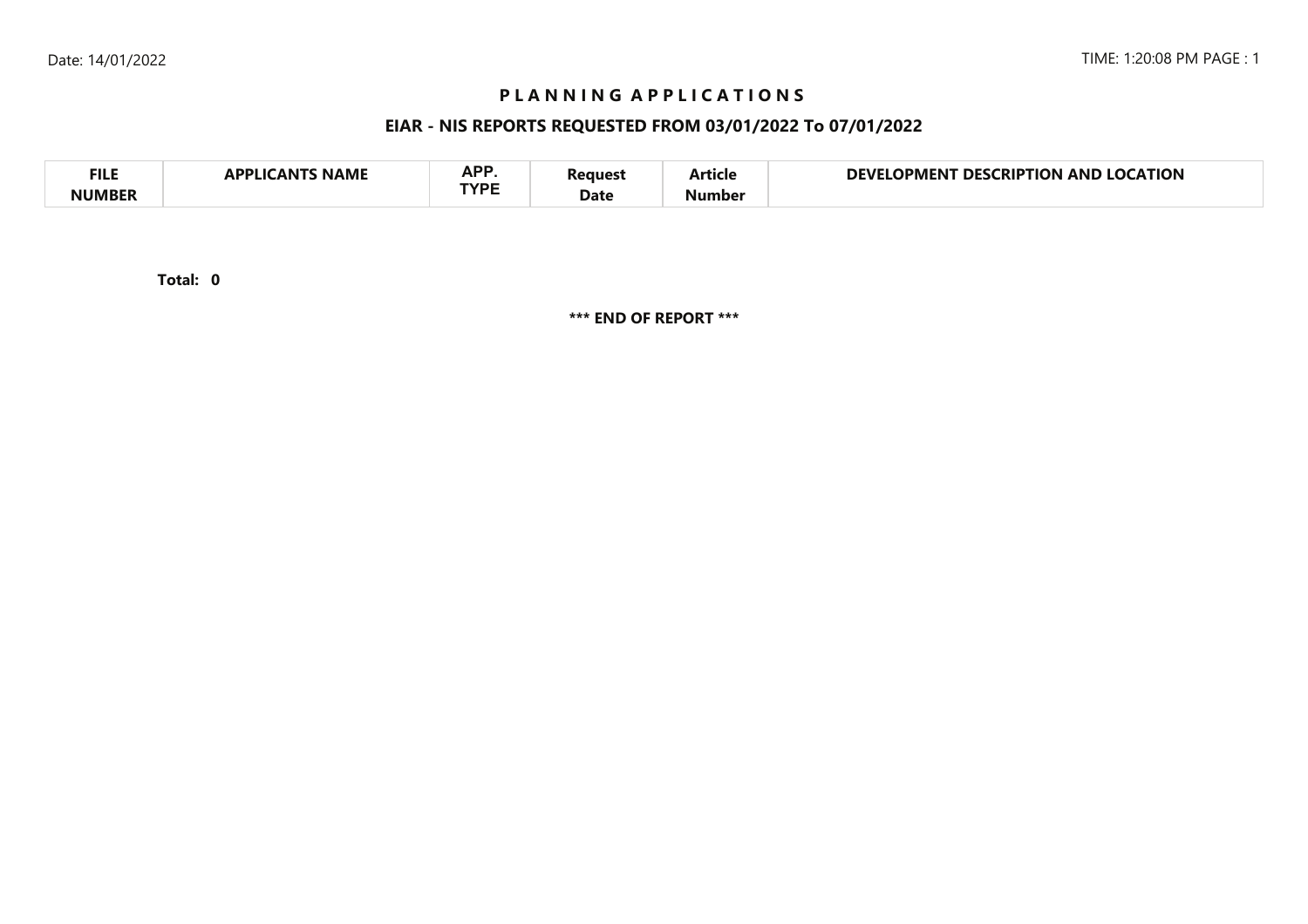## **P L A N N I N G A P P L I C A T I O N S**

## **EIAR - NIS REPORTS RECEIVED FROM 03/01/2022 To 07/01/2022**

| <b>APP</b><br><b>FILI</b><br><b>CATION</b><br>DEVI<br>AND<br>no<br>RIP.<br>ΓΙΩΝ<br>DES.<br>11701<br>Vumber<br>IPMEN I<br>NAML<br><b>TVDC</b><br>Date |  |
|------------------------------------------------------------------------------------------------------------------------------------------------------|--|
|------------------------------------------------------------------------------------------------------------------------------------------------------|--|

**0Total:**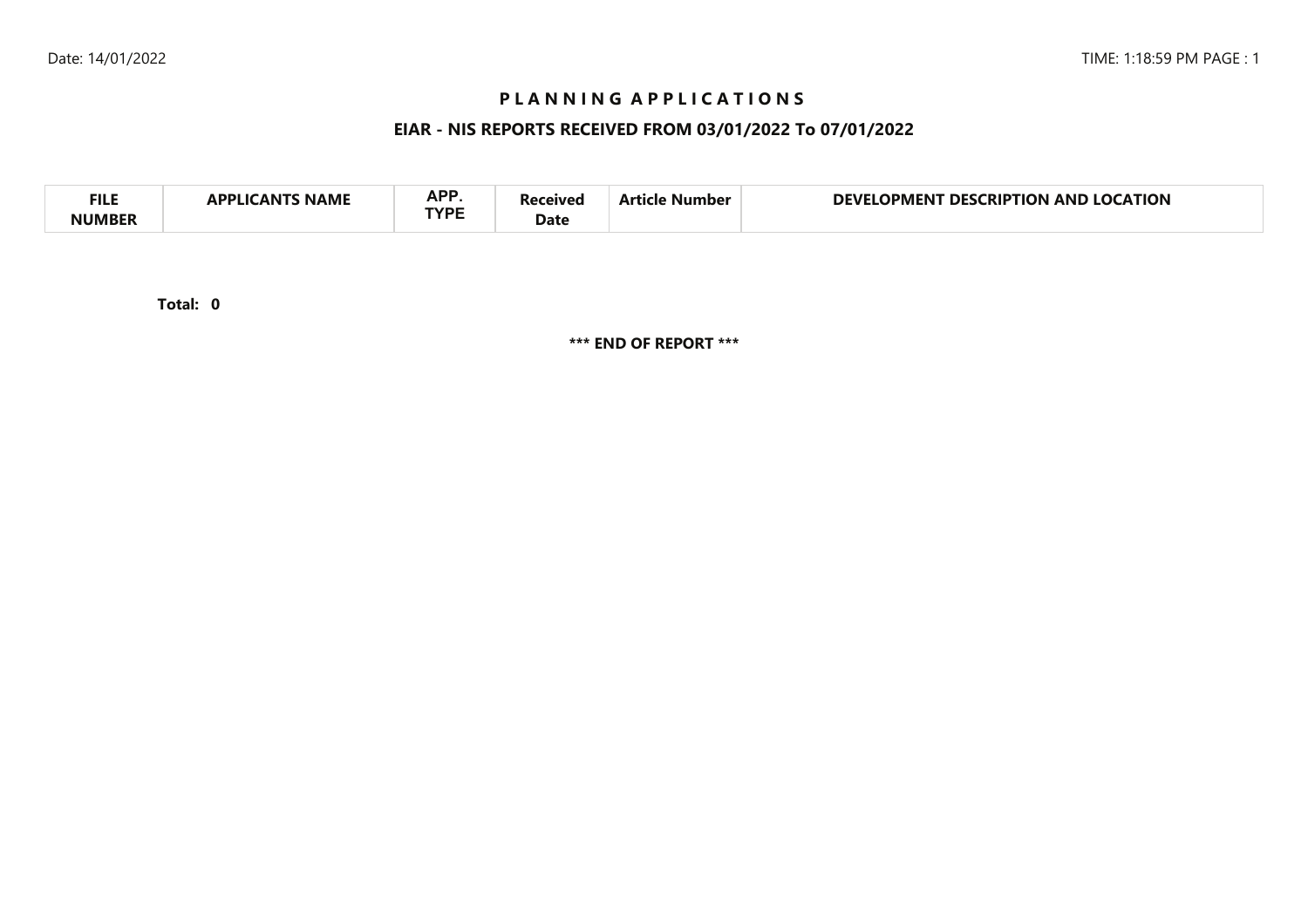# **A N B O R D P L E A N Á L A**

# **APPEALS NOTIFIED FROM 03/01/2022 To 07/01/2022**

| <b>FILE</b>   | <b>APPLICANTS NAME</b>                                                      | APP.        | <b>DECISION</b> | L.A. | <b>DEVELOPMENT DESCRIPTION</b>                                                                                                                                                                                                                                                                                                                                                                                   | <b>B.P. DATE</b> |
|---------------|-----------------------------------------------------------------------------|-------------|-----------------|------|------------------------------------------------------------------------------------------------------------------------------------------------------------------------------------------------------------------------------------------------------------------------------------------------------------------------------------------------------------------------------------------------------------------|------------------|
| <b>NUMBER</b> | <b>AND ADDRESS</b>                                                          | <b>TYPE</b> | <b>DATE</b>     | DEC. | <b>AND LOCATION</b>                                                                                                                                                                                                                                                                                                                                                                                              |                  |
| 21/1490       | Niall O'Loughlin<br>Powerstown Way<br>Clonmel<br><sub>∣</sub> Co. Tipperary | D           | 01/12/2021      | С    | For the following: (1) subdivision of number 25 Connolly Park and 07/01/2022<br>construction of new two storey dwelling with single storey<br>element to the side. (2) New boundary wall, entrance piers and<br>driveway (3) and all necessary site works and services at the<br>corner of Western Park and Connolly Park, Clonmel, Co. Tipperary<br>25 Connolly Park & Western Park<br>Clonmel<br>Co. Tipperary |                  |

**Total: 1**